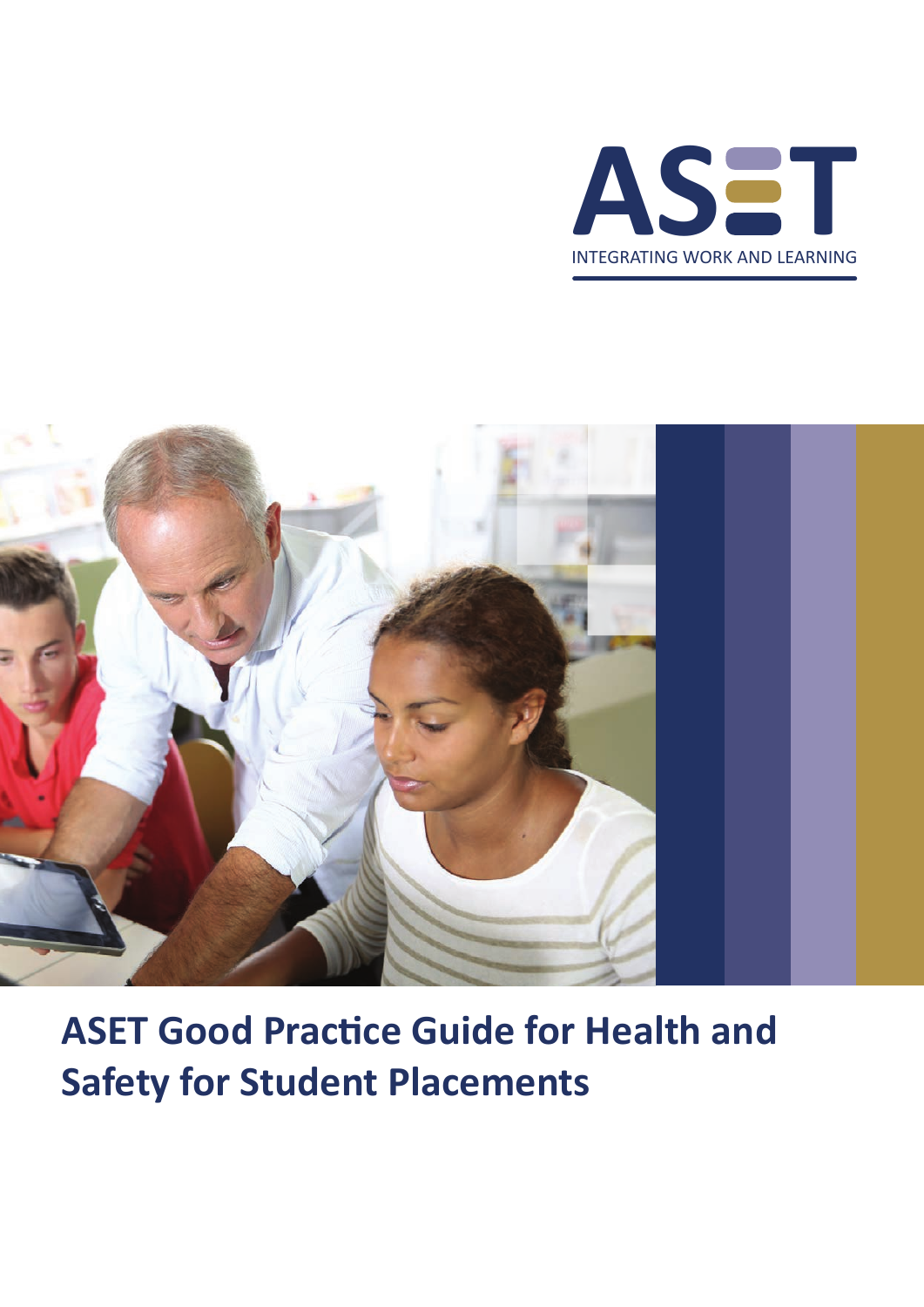# **Practical Guidance for Managing the Health and Safety Aspects of Higher Education Student Placements**

Target Readership: All those involved in the preparation for and implementation of placements and other periods of work-based learning in Higher Education

# **Acknowledgements**

**This guidance was produced by an ASET working party consisting of:**

Carrie de Silva, LLB (Hons) MA (ASET, and Principal Lecturer in Law and Taxation, Harper Adams University College)

Keith Fildes, MA PhD (ASET, and HR Strategy and Governance Project Officer, University of Sheffield)

David Tattersall, BSc CEng MICE (ASET, and Regional Director, Institution of Civil Engineers)

This guidance, which offers practical implementation support for Placement Officers, may usefully be read in conjunction with the UCEA publication *Health and Safety Guidance for the Placement of Higher Education Students (2009)*, which is intended as strategic guidance.

ASET acknowledges the contribution of members of the UCEA working party during the valuable collaborative developmental process leading to the publication of both documents.

ASET recognises the contribution of the authors of the 1997 CVCP guidance *Health and Safety Guidance for the Placement of HE Students.* More recent documents developed by the USHA Yorkshire Regional Group *(Health and Safety Guidance for the Placement of HE Students, 2007)* and Les Wright at Sheffield Hallam University *(Health and Safety of Placement Students, 2008)* have also been important in furthering the debates.

The insurance section of this document is adapted from the University of Bristol guidance *Insurance for Student Placements (2008)* written by Ginny Hope and was produced with the additional assistance of Martin Hampar from the University of Manchester.

## **Note**

The guidance herein is in accordance with good practice and with our interpretation of the law of England and Wales at the date of publication (April 2010). The law is, however, complex and ever-changing. You must consider carefully the information presented and reach your own judgement as to its application to your own circumstances. ASET (1982) Limited is unable to give any guarantees or undertakings.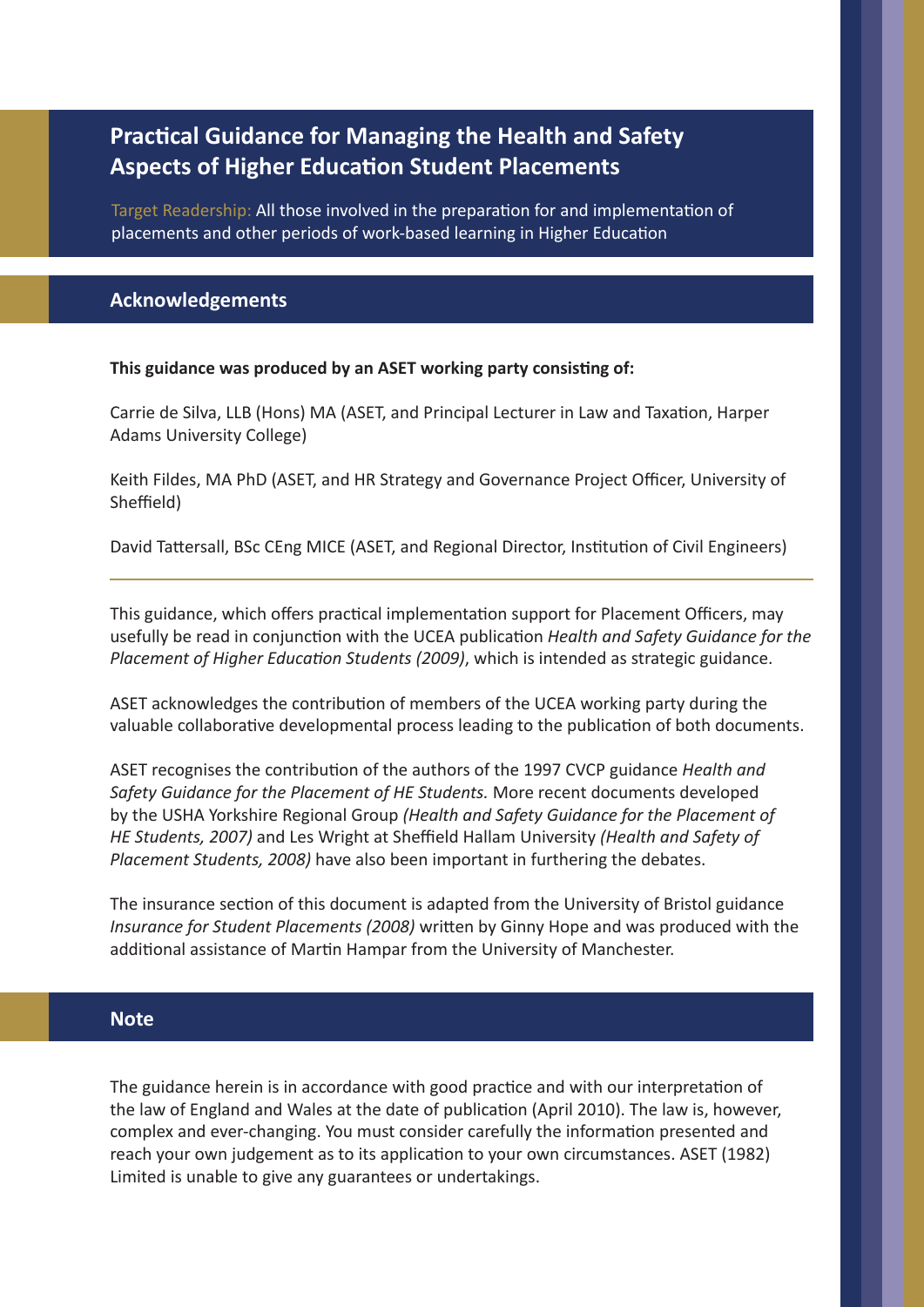# **Contents**

|                                                                                                                                                                                                                                                                                                                                                                                                                                                                                                                                                                                                                                                                                                                                                                                                                                                                                                                                                                                                                                                                                                                                                                                                                                                                                                                                                             | 4                     |
|-------------------------------------------------------------------------------------------------------------------------------------------------------------------------------------------------------------------------------------------------------------------------------------------------------------------------------------------------------------------------------------------------------------------------------------------------------------------------------------------------------------------------------------------------------------------------------------------------------------------------------------------------------------------------------------------------------------------------------------------------------------------------------------------------------------------------------------------------------------------------------------------------------------------------------------------------------------------------------------------------------------------------------------------------------------------------------------------------------------------------------------------------------------------------------------------------------------------------------------------------------------------------------------------------------------------------------------------------------------|-----------------------|
|                                                                                                                                                                                                                                                                                                                                                                                                                                                                                                                                                                                                                                                                                                                                                                                                                                                                                                                                                                                                                                                                                                                                                                                                                                                                                                                                                             | 4                     |
|                                                                                                                                                                                                                                                                                                                                                                                                                                                                                                                                                                                                                                                                                                                                                                                                                                                                                                                                                                                                                                                                                                                                                                                                                                                                                                                                                             | 5                     |
|                                                                                                                                                                                                                                                                                                                                                                                                                                                                                                                                                                                                                                                                                                                                                                                                                                                                                                                                                                                                                                                                                                                                                                                                                                                                                                                                                             | 5                     |
|                                                                                                                                                                                                                                                                                                                                                                                                                                                                                                                                                                                                                                                                                                                                                                                                                                                                                                                                                                                                                                                                                                                                                                                                                                                                                                                                                             | 7                     |
| 4.0 Legal Liability                                                                                                                                                                                                                                                                                                                                                                                                                                                                                                                                                                                                                                                                                                                                                                                                                                                                                                                                                                                                                                                                                                                                                                                                                                                                                                                                         | 7                     |
| 5.0 Risk and Hazard                                                                                                                                                                                                                                                                                                                                                                                                                                                                                                                                                                                                                                                                                                                                                                                                                                                                                                                                                                                                                                                                                                                                                                                                                                                                                                                                         | 8                     |
| 6.1<br>6.2<br>6.3<br>6.4<br>6.5<br>Preparing Students 2008 and 2008 and 2008 and 2008 and 2008 and 2008 and 2008 and 2008 and 2008 and 2008 and 20<br>6.6<br>6.7<br>6.8                                                                                                                                                                                                                                                                                                                                                                                                                                                                                                                                                                                                                                                                                                                                                                                                                                                                                                                                                                                                                                                                                                                                                                                     | 8<br>8<br>9<br>9<br>9 |
| 7.0 Practical Guidance 11 and 200 million 200 million 200 million 200 million 200 million 200 million 200 mill<br>7.1<br>7.2<br>Before Placement 13<br>7.2.1<br>Risk Assessment 13 and 20 million and 20 million and 20 million and 20 million and 20 million and 20 million a<br>7.2.2<br>Control Measures 14<br>7.2.2.1 Preparing the Student 2008 and 2008 and 2008 and 2008 and 2008 and 2008 and 2008 and 2008 and 2008 and 2008 and 2008 and 2008 and 2008 and 2008 and 2008 and 2008 and 2008 and 2008 and 2008 and 2008 and 2008 and 200<br>7.2.2.2 Clarifying Expectations 2014 15 20 20 21 22:32 Clarifying Expectations 2014<br>Approving the Placement 2008 and 2008 and 2008 and 2008 and 2008 and 2008 and 2008 and 2008 and 2008 and 2008 and 2008 and 2008 and 2008 and 2008 and 2008 and 2008 and 2008 and 2008 and 2008 and 2008 and 2008 and 2008 and<br>7.2.3<br>7.3<br>During Placement 2014 18<br>7.4<br>After Placement 2014 19                                                                                                                                                                                                                                                                                                                                                                                                      |                       |
| 8.0 Insurance 19 and 20 and 20 and 20 and 20 and 20 and 20 and 20 and 20 and 20 and 20 and 20 and 20 and 20 an<br>8.1<br>8.2<br><u>General 20 Parameters and the set of the set of the set of the set of the set of the set of the set of the set of the set of the set of the set of the set of the set of the set of the set of the set of the set of the set </u><br>8.2.1<br>8.2.2<br>8.2.3<br>Cover for the Legal Liability of the Student [22] 22<br>8.3<br>8.3.1<br><u>General 22 Seneral 2006 and 2006 and 2006 and 2006 and 2006 and 2006 and 2006 and 2006 and 2006 and 2006 and 2006 and 2006 and 2006 and 2006 and 2006 and 2006 and 2006 and 2006 and 2006 and 2006 and 2006 and 2006 and 2006</u><br>8.3.2<br>8.3.3<br>Injuries/Property Damage that a Student May Cause - International Placement [100011] 23<br>Personal Accident, Travel and Health Insurance [19] 23 23<br>8.4<br>8.5<br>Professional Liability 24<br>8.5.1<br>8.5.2<br>Special Cases 24 and 24 and 24 and 24 and 25 and 26 and 26 and 26 and 26 and 26 and 26 and 26 and 26 and 26 and 26 and 26 and 26 and 26 and 26 and 26 and 26 and 26 and 26 and 26 and 26 and 26 and 26 and 26 and 26 and 26 an<br>8.5.2.1 Medical and Dental Students Contract and Contract and Capital Students Capital Association Capital Ass<br>8.5.2.2 Veterinary Students 25 25 25 26 27 28 |                       |
| Tool A Risk Profiling and Specific Actions Necessary Manual Action 26 and 26<br>Risk Assessment Form 29<br>Tool B                                                                                                                                                                                                                                                                                                                                                                                                                                                                                                                                                                                                                                                                                                                                                                                                                                                                                                                                                                                                                                                                                                                                                                                                                                           |                       |
|                                                                                                                                                                                                                                                                                                                                                                                                                                                                                                                                                                                                                                                                                                                                                                                                                                                                                                                                                                                                                                                                                                                                                                                                                                                                                                                                                             |                       |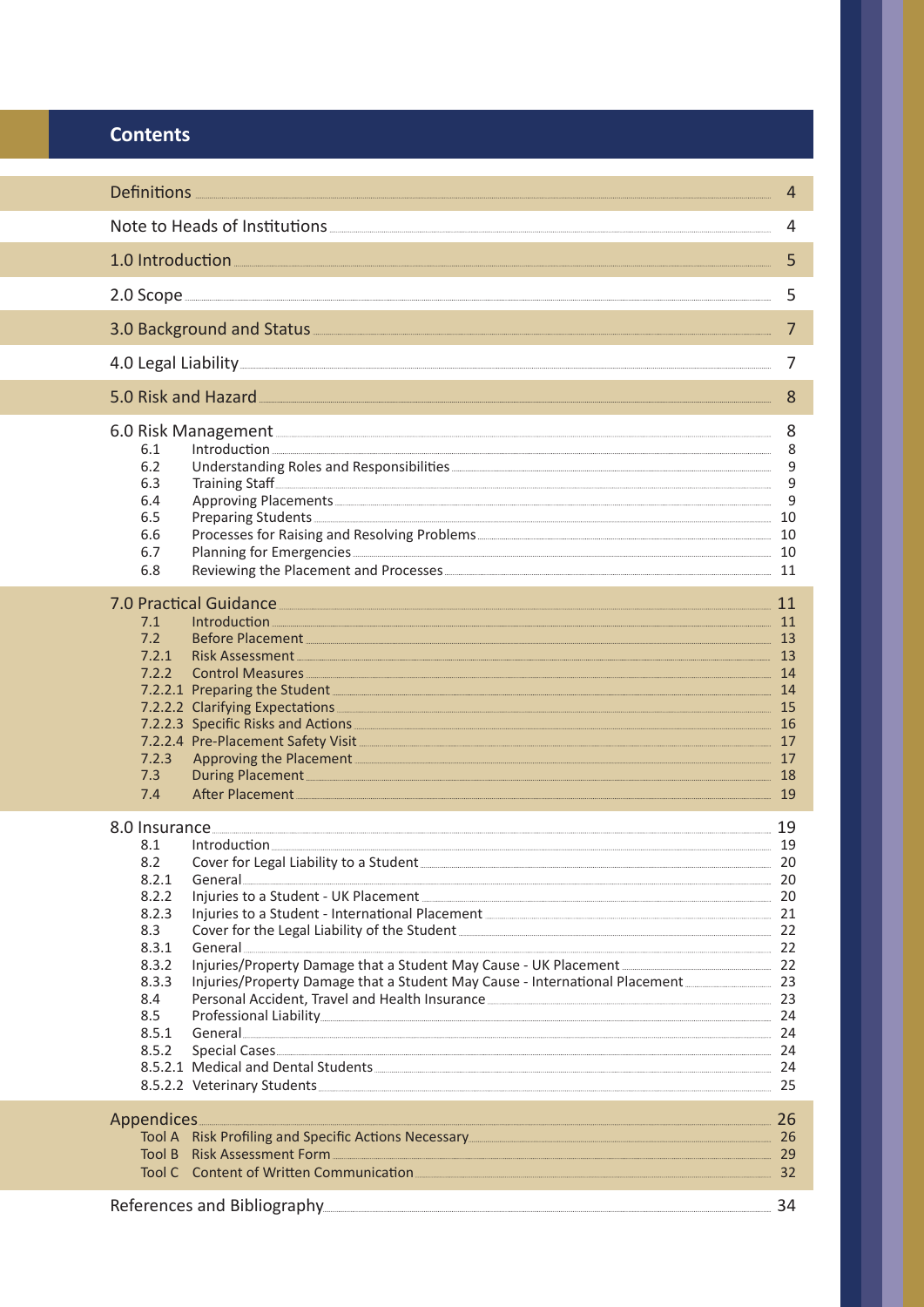# **Definitions**

## **HEI**

Higher Education Institution, i.e. an institution that enrols students on Higher Education courses.

## **Placement**

A period of work experience:

- which is undertaken as an integral part of the student's course; and
- where the student is enrolled at the HEI during this period; and
- where there is a transfer of direct supervision of the student to a third party.  $1$

Note that a placement may be paid or unpaid.

#### **Placement Organiser**

A person to whom authority is devolved for authorising the placement of a student.

## **Placement Provider**

A third party (usually an employer) who, during the placement, has responsibility for the direct supervision of the student. Note that any HEI (including the one at which the student is enrolled) providing the placement as an employer would be the Placement Provider.

#### **Visiting Tutor**

Any individual authorised by the HEI to visit a student on placement.

#### **Workplace Supervisor**

A person designated by the Placement Provider to supervise, from time to time, the student during the placement.

# **Note to Heads of Institutions**

Authoritative strategic guidance in these matters is contained in UCEA's *Health and Safety Guidance for the Placement of Higher Education Students,* which assumes that HEI's will develop their own detailed procedures for implementation.<sup>2</sup>

As the person ultimately responsible for the HEI and its personnel, you should ensure that all relevant staff are aware of their responsibilities and that they are implementing appropriate procedures. Each HEI should have policy statements on the procurement and management of student placements, including the management of health and safety, and actions should be compatible with these policies, procedures and guidelines.

This ASET document is comprehensive and contains practical operational guidance. Issuing it to appropriate staff and ensuring that they follow it will satisfy your obligation, provided that the necessary support, including training if required, is given.

 $1$  For self-employed placement students, where there is no such transfer of direct supervision, see Section 2 below.

<sup>&</sup>lt;sup>2</sup> UCEA, Health and Safety Guidance for the Placement of Higher Education Students (UCEA, 2009).

**www.ucea.ac.uk/download.cfm/docid/DF1782CB-A846-4A3C-94C68B369AFFD4DA.**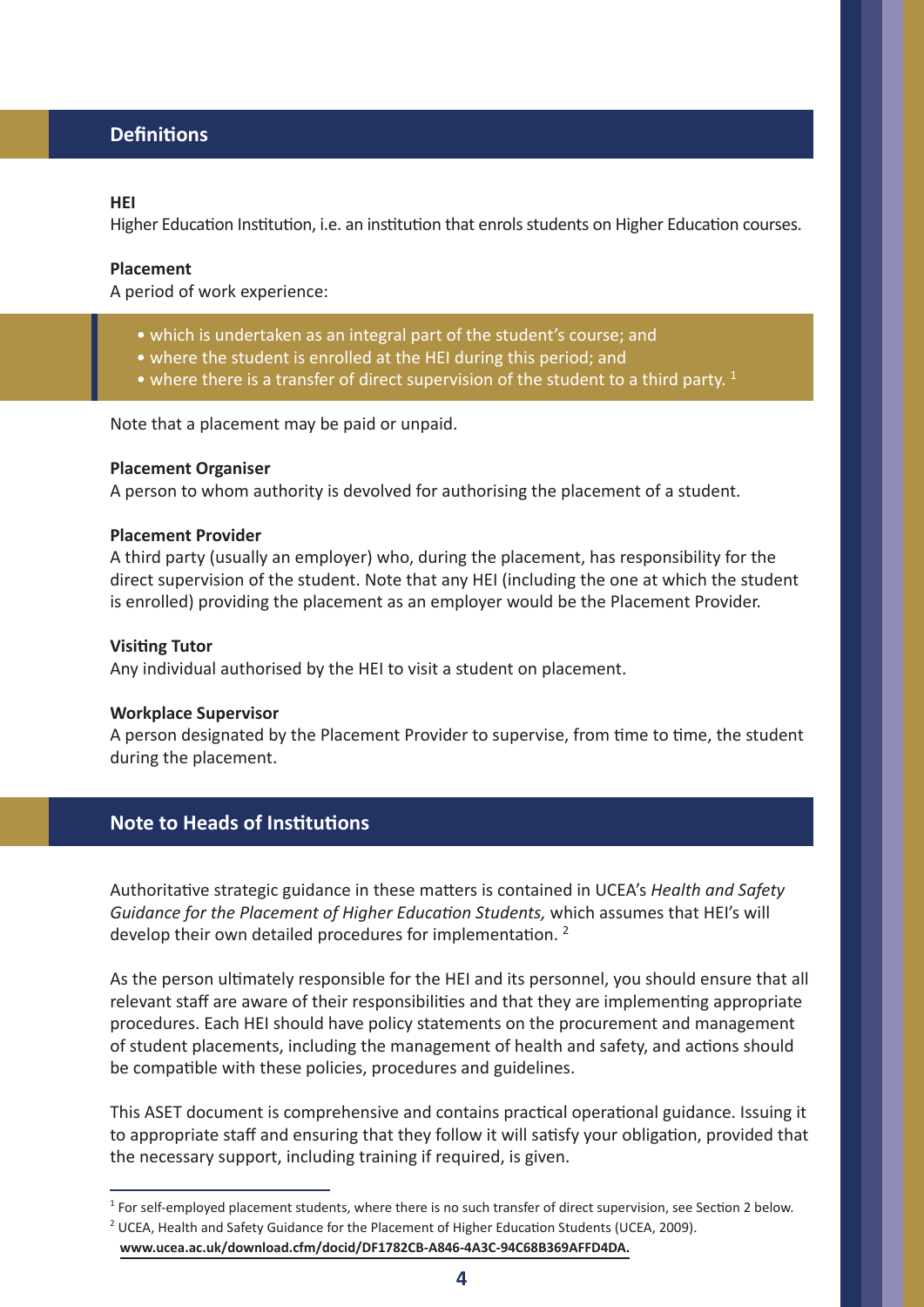It is written specifically for the use of Placement Organisers. Although there are clear advantages, for both employers and HEI's, in using common guidance and similar methods, the use of different guidance, which may reduce the risk even further, is not precluded, whether this be a modified version of these recommendations or an existing procedure.

## **1.0 Introduction**

The world of work can be risky. For some people it results in health problems, injury or death. People entering work for the first time are more vulnerable than others and for many students a placement is their first experience of full-time work.

Everyone involved in a student placement has an ethical responsibility to do what they can to reduce the chances of harm to the student and the harm that a student may do to others. HEI staff can influence these things and this document provides practical guidance to help them.

It should be noted that, arising from the Health and Safety at Work etc. Act 1974, there is also a legal responsibility, at least on HEI's situated in the UK, to do this.

In addition to reducing the risk to students, following this guidance should enable you to demonstrate, in the event of legal action being taken in the UK against the HEI following an adverse effect on a student's health or safety (or an adverse effect on an employer caused by a student) arising from a student placement, that you have done what can be considered as reasonably practicable to discharge your duty of care.

The practical guidance given in Section 7 and the Appendices should not be used in isolation, but with an understanding of the responsibilities described elsewhere in this document. UCEA's *Health and Safety Guidance for the Placement of Higher Education Students (2009),* which is underpinned by the same principles as this document, also provides useful information on the relevant strategic context.

# **2.0 Scope**

This guidance is based on good practice and the law applying in the UK. It is relevant for all placements, whether in the UK or abroad, including those likely to be more hazardous, such as in dentistry, medicine or veterinary practices, or in the chemical or construction industries.

In some cases there are, or may be, additional legal requirements. This guidance is useful, but will often need to be supplemented in cases such as:

- A student under 18 years old, where more rigorous risk assessment is required under the Management of Health and Safety at Work Regulations.
- A student of, for example, nursing or teaching, where there are specific contractual or legal requirements.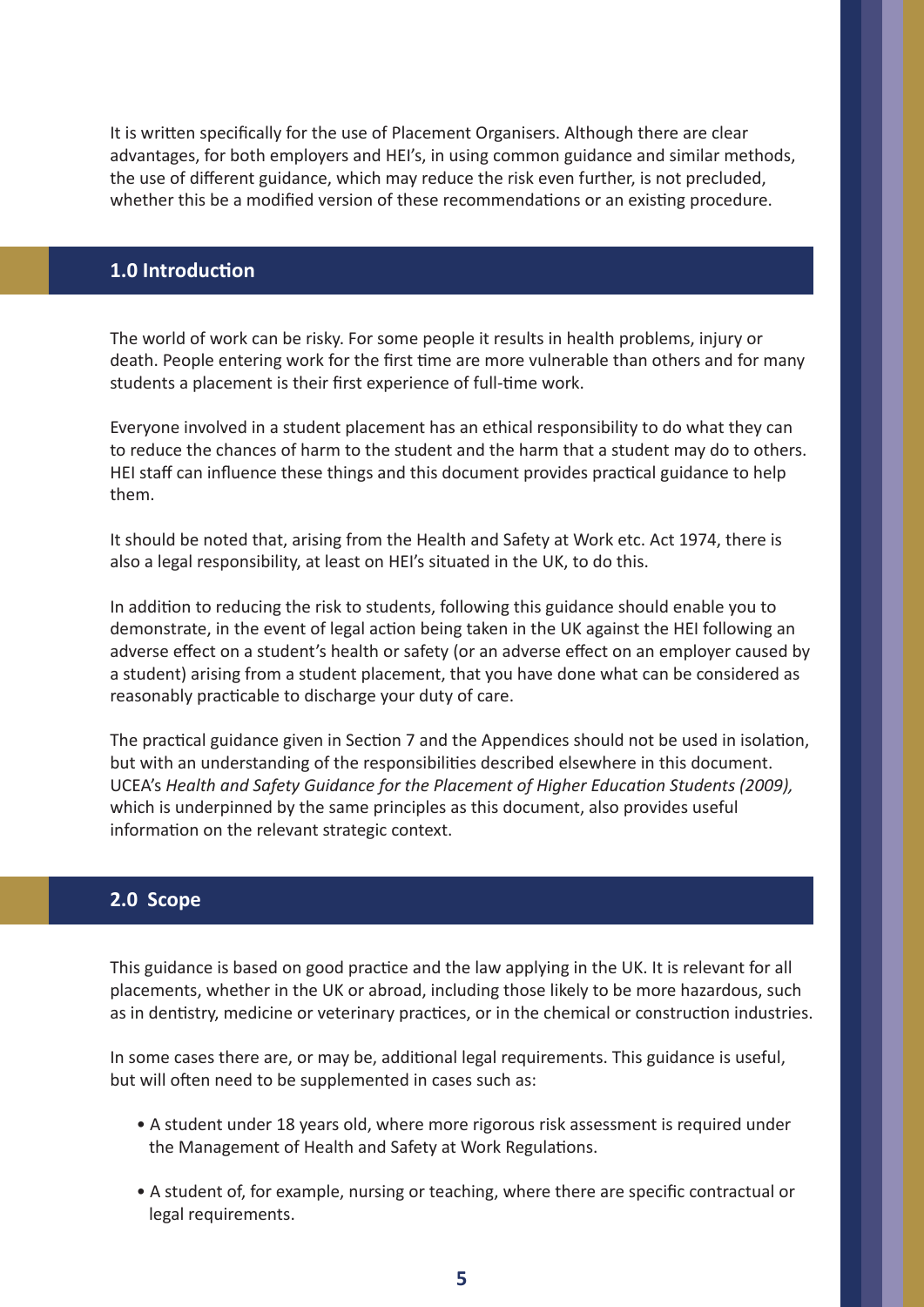Situations which involve a student undertaking their work placement as an independent or freelance consultant will need additional consideration:

- In such circumstances the student is in fact acting in the capacity of a self-employed person and, in doing so, greater responsibilities for health and safety aspects will fall on them. Such responsibilities should be clarified with the student.
- The ability to secure suitable and sustainable work that meets with the course requirements covering assessed learning outcomes.
- The ability of such placements to meet any association or professional body training requirements.
- The knowledge and competency factors of the student and the proposed activity.
- The personal/professional indemnity and other insurance requirements relating to a self-employed person.
- Factors surrounding tax and income.
- Factors relating to intellectual property and contractual obligations with companies.
- Factors relating to communication and support from tutors.

For such placements, however, the risk assessment process outlined in this guidance can still be applied, and this in turn will assist in identifying the suitable control measures, briefing and information needed for the student.

There is a general exemption in this guidance for placements undertaken with armed services.

For fieldwork, where the HEI retains responsibility for students who are undertaking practical work in locations that are not under the HEI's control, i.e. where there is no transfer of direct supervision of the student to a third party, please refer to the British Standards Institution's *BS 8848* and the UCEA fieldwork guidance. <sup>3</sup>

<sup>3</sup> UCEA, Guidance on Safety in Fieldwork (UCEA, 2005). This is expected to be updated shortly.  **www.ucea.ac.uk/objects\_store/UCEA%20H&S%20Safety%20in%20Fieldwork.pdf.**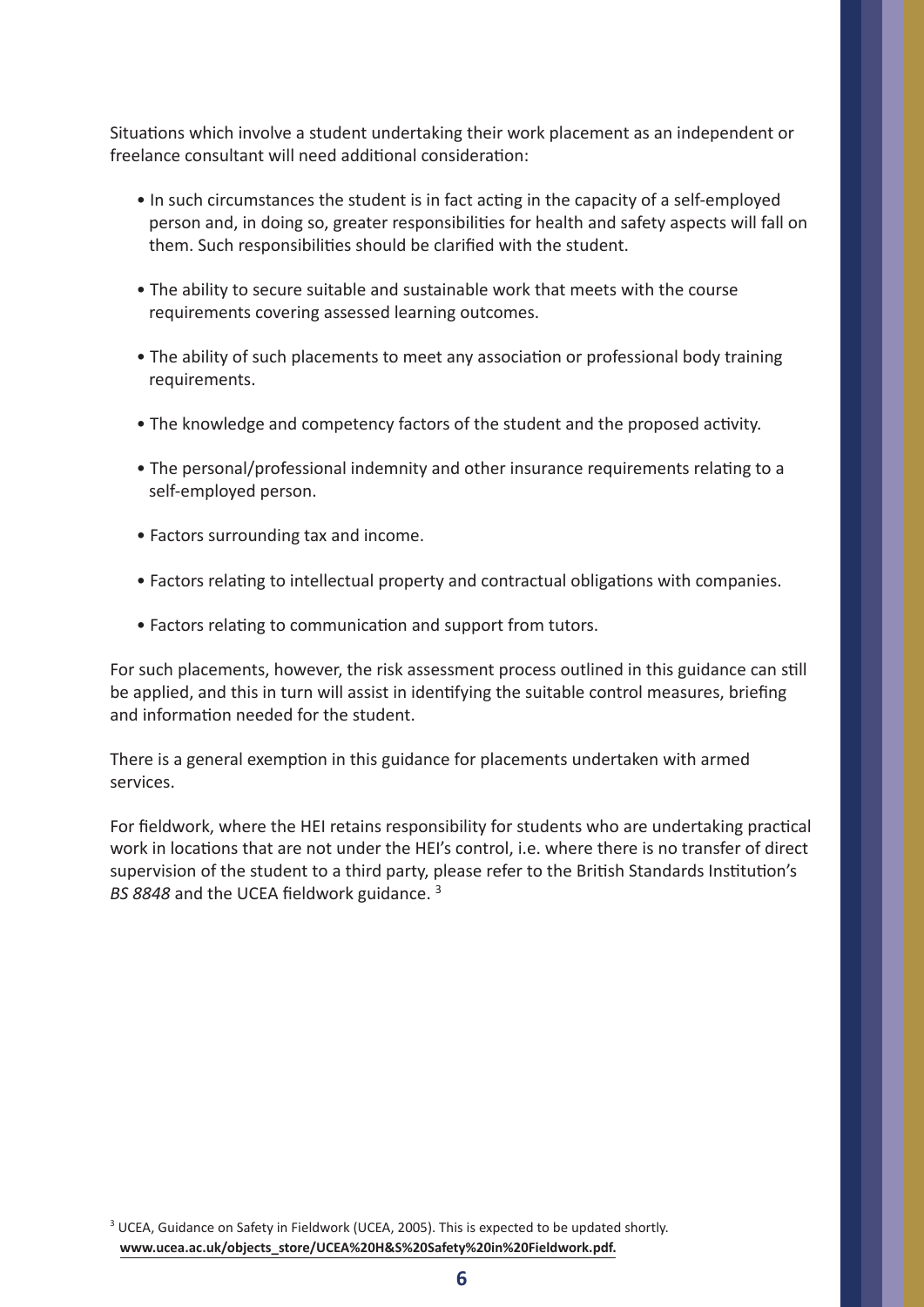## **3.0 Background and Status**

For many years ASET has organised an annual conference, primarily to help HEI staff involved with placements to do their jobs more effectively. In the early 1990s, following several incidents of injury to students on placement, it became apparent at these conferences that practitioners were not at all clear about their responsibilities for preparing students and managing placements. ASET decided to produce clear guidance and, in order to ensure its legal robustness, started by commissioning a report by qualified lawyers. This confirmed that HEI's did have legal obligations.

The Universities Safety Association (USA)<sup>4</sup> was approached to collaborate in producing the guidance and the result was *Health and Safety Guidance for the Placement of HE Students*, launched in 1997 with the full endorsement of CVCP. <sup>5</sup>

This report acknowledged at the time that the subject would not remain static and periodic updating or revision would be required, taking account of experience, developments in the management of health and safety and legal precedent.

It was never anticipated that the 1997 guidance would remain unrevised for so long and, although it has remained valid for over a decade, a revision was somewhat overdue.

This new guidance has been developed alongside the UCEA publication Health and Safety Guidance for the Placement of Higher Education Students (2009) and these two guides are entirely complementary, though they have different purposes and different audiences. The UCEA guide is a strategic document aimed at senior managers responsible for drawing up institution-wide policies, while the ASET document is practical guidance for practitioners – typically placement staff involved in the day-to-day management of student placements. This ASET Guidance contains sufficient background and overview to stand alone, but should ideally be read and implemented in the context of the strategic framework set out in Part 1 of the UCEA document.

# **4.0 Legal Liability**

For any risk there is the potential for civil (including negligence or contract) or criminal (including breaches of the Health and Safety at Work etc. Act 1974 and related legislation, corporate manslaughter or gross negligence manslaughter) action to the brought. Charges could be against any of the parties involved, including the student, the Placement Provider (and/or its other employees) or the HEI (and/or its employees). The outcome will be decided by the relevant court of the country having jurisdiction. For HEI's in the UK, when the placement has been in another country, this may include a UK court, as well as a foreign court.

<sup>&</sup>lt;sup>4</sup> Now Universities Safety and Health Association (USHA).

<sup>&</sup>lt;sup>5</sup> Committee of Vice-Chancellors and Principals; now Universities UK (UUK).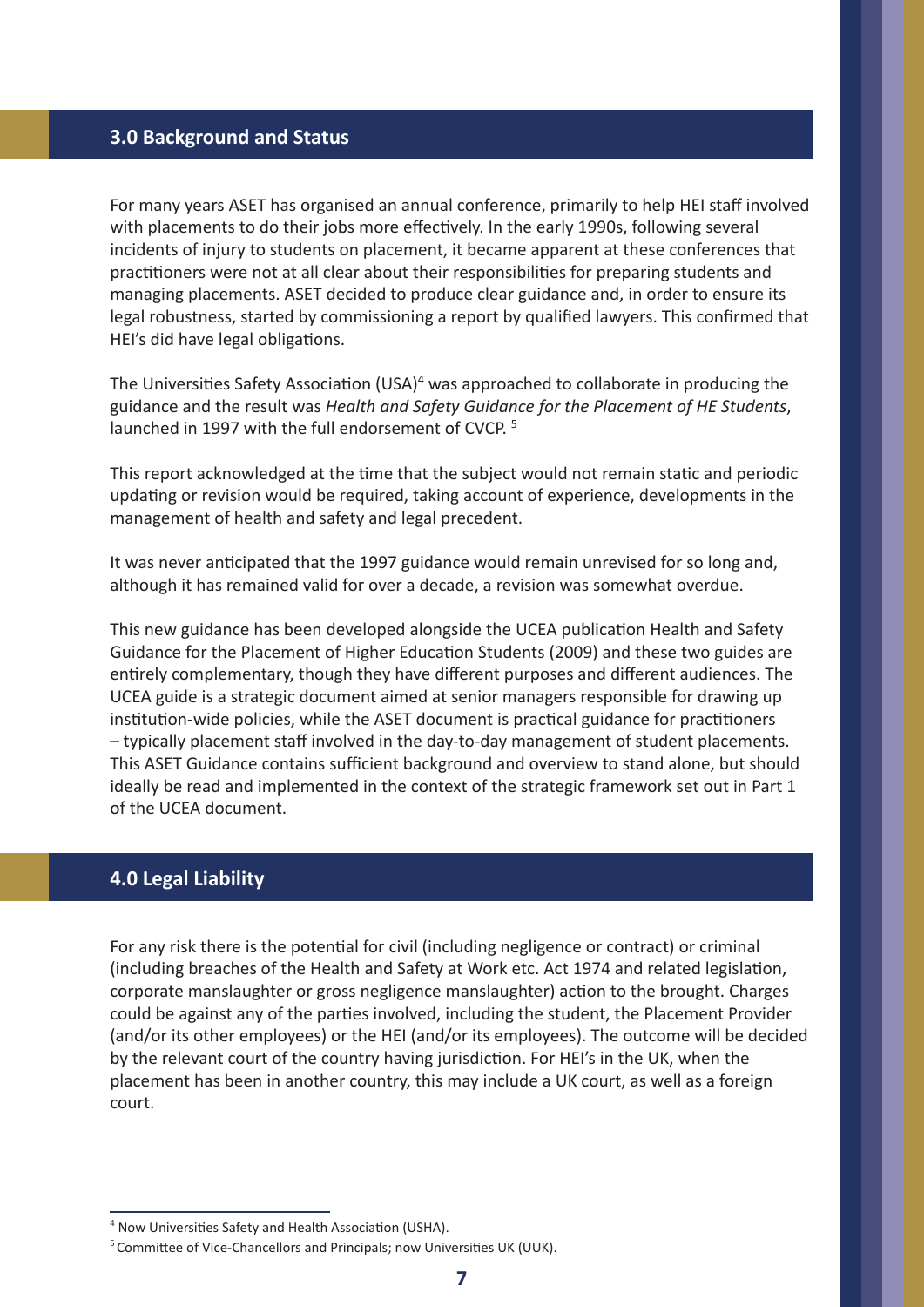It is recommended that insurances are taken out to cover the costs of a legal defence against any action, and also the cost of any award for compensation made by a civil court (see Section 8 below).

It is not possible to insure against fines or imprisonment resulting from a successful action in a criminal court. In the UK it is the Placement Provider that has primary responsibility for ensuring the health and safety of the student because the student is an employee of theirs (Section 2.1, Health and Safety at Work etc. Act 1974). The responsibility to protect self and others, however, applies to a student as much as to anyone else (Section 7, Health and Safety at Work etc. Act 1974). Because of their responsibilities for non-employees (Section 3, Health and Safety at Work etc. Act 1974), the HEI also has to ensure that it addresses these duties with regard to students on placement. Although this is UK legislation, students who are not placed in the UK are included.

# **5.0 Risk and Hazard**

It is important not to confuse risk with hazard.

**Hazard** is the potential to cause harm.

**Risk** can be defined as the combination of the probability of an event and its consequences.

This definition produces a spectrum, from an event with trivial consequences and low probability of occurrence, to one with severe consequences and high probability of occurrence. Clearly one would avoid a situation that is highly likely to happen if the consequences would be severe, but how far would one go in avoiding, or mitigating, a situation with minor consequences and low probability of occurrence?

The cost, or effort, of reducing the risk cannot be ignored in the equation and, in any case, it is not possible to remove all risk. If some of the health and safety factors are judged to be high risk, it does not follow that the placement should not proceed. It simply means that extra preparation is needed and/or that measures are taken to make the risk acceptable.

To decide what actions are reasonable and necessary, the risk must be managed, and this is the main focus of Section 6.

# **6.0 Risk Management**

## **6.1 Introduction**

Although the term 'risk management' may be fashionable, there is nothing new about the concept. Everyone manages risk and always has.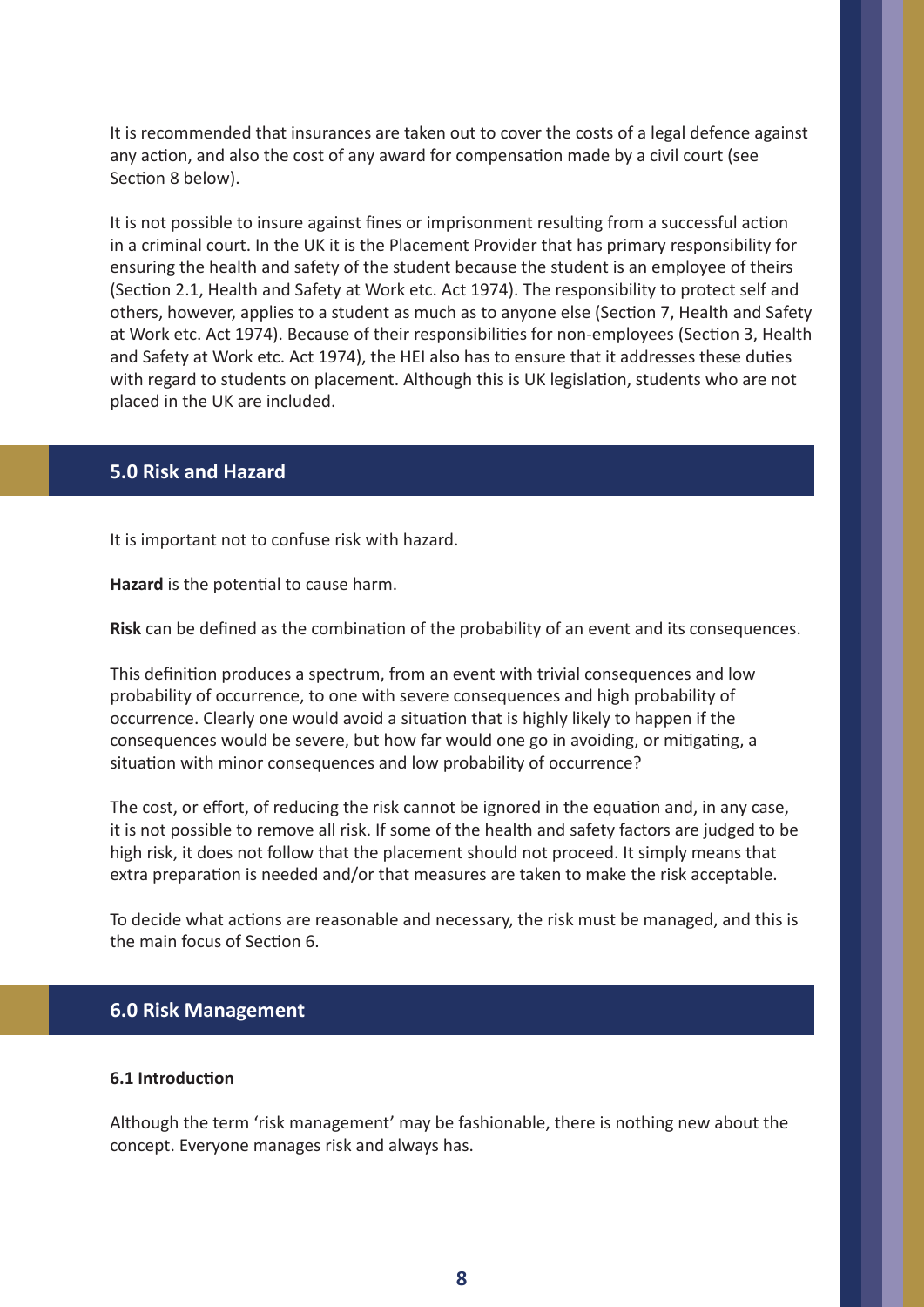Good risk management is the identification and treatment of the positive and negative aspects of the risks. As far as safety is concerned, it is generally recognised that the consequences are only negative, so the management of safety risk is focused on the prevention or mitigation of harm. The risks to the health and safety of a student on placement must be managed to some extent by, among others, the HEI.

Although a risk-based approach requires judgements to be made, there may be no 'right' answer. The approach allows resources to be allocated appropriately and to justify this, reducing the requirements for lower risk placements while concentrating on those placements likely to be higher risk.

The aspects listed in the remainder of this section need to be considered.

## **6.2 Understanding Roles and Responsibilities**

The three parties to a placement are the Placement Provider, the student and the HEI. As each must have a clear understanding of their roles and responsibilities, these should be written and each party should have a copy (see Tool C in Appendices). Consideration should be given to obtaining a formal acceptance of the roles and responsibilities, particularly for higher risk placements.

The Placement Provider is likely to assume levels of knowledge and competence in a student, in both health and safety and technical matters. As these assumptions may not be based on the particular HEI, course, or student, the HEI needs to ensure that the Placement Provider is aware of the true position.

# **6.3 Training Staff**

HEI staff who play a part in organising, approving or supporting a placement should be given appropriate guidance and training and they should know when and how to obtain specialist advice. Visiting Tutors may find themselves needing expertise when specialist advice is not immediately available and so may require additional and more-specialist training, appropriate for the industry or discipline of the placement. They should also be fully aware of the risk assessment for the student they are visiting.

## **6.4 Approving Placements**

The major risks to a student are short or long term ill health, injury or death. Think also about the risks that a student could cause to other individuals or to a business. These include short or long term ill health, injury, death; and financial loss from, for example,

disruption, damage to property, sabotage, legal action and loss of reputation. These risks could arise in the workplace or elsewhere during a placement.

The level of risk is not necessarily constant; it will change if the governing factors change. A lack of information may require a higher level of risk to be assumed until more information justifies a lowering of the risk. Factors affecting the risk are: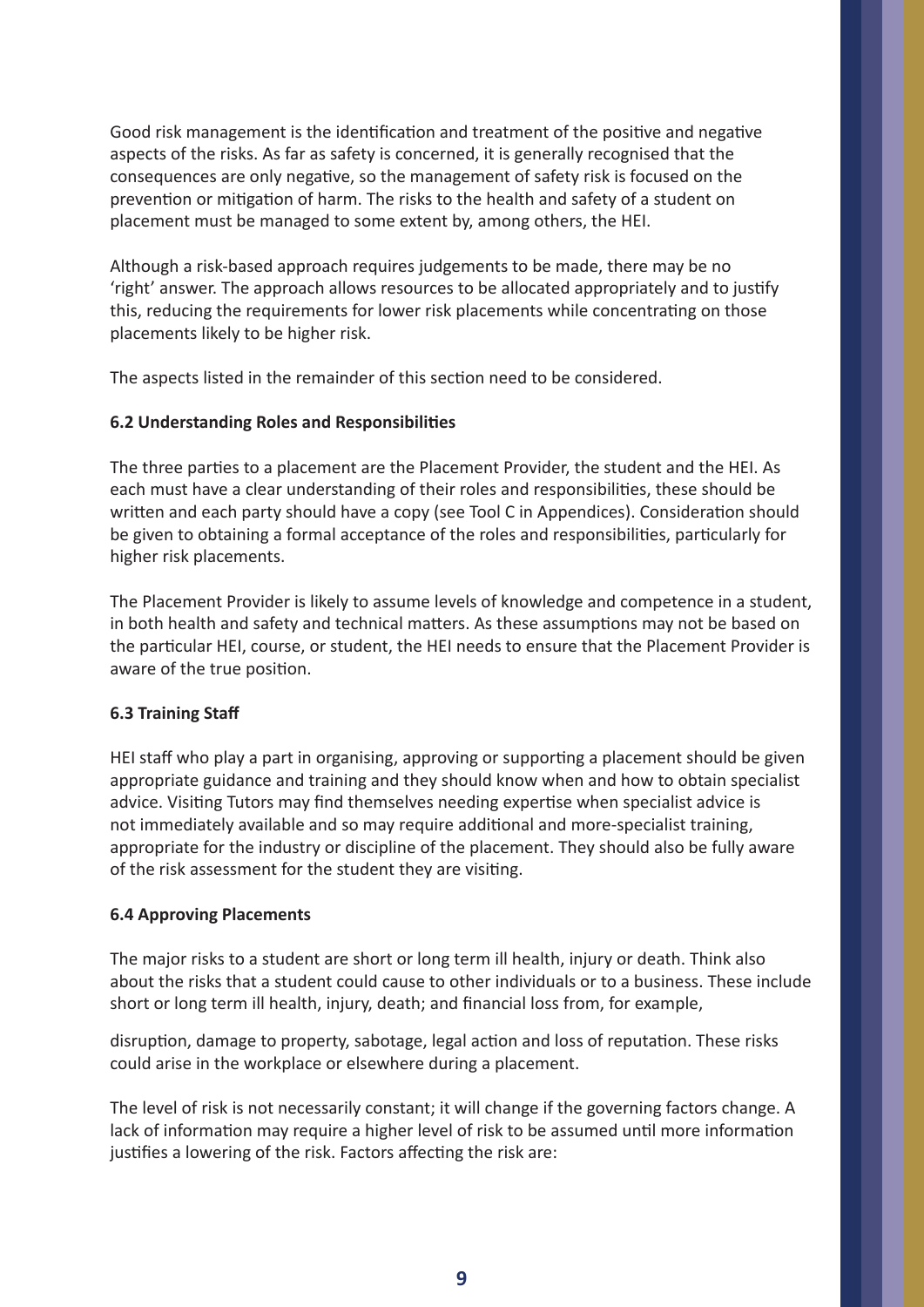- **Country/region/immediate environs** a placement overseas has the potential for higher risk arising from, for example, criminal activity, lower standards of hygiene and healthcare, attitudes to health and safety, easier access to drugs, local food and drink, cultural differences and travel. Some of these factors apply to different regions in the UK. Non-UK students being placed in the UK may be affected by some of these factors more than a UK student would be.
- **Travel** as well as travel instructed by the Placement Provider, travelling to the placement location and daily travel to work may bring particular risks, depending on the method of transport used.
- **Workplace conditions/type of work**  different industries have different risks and these will not be the same throughout one industry, throughout one Placement Provider's sites, or even throughout one particular site. This risk will be largely affected by the type of work assigned.
- **Individual student** the knowledge, skills, experience, attitude and personality of the individual student will affect the risk, as will health conditions or disabilities.
- **Employment status** a self-employed student, or a student acting as an employer, has greater personal responsibilities for health and safety.

## **6.5 Preparing Students**

General health and safety information and specific information appropriate to the discipline should be part of every course. Placement students need to receive this before their placement begins and, in addition, need to be briefed on any particular risks associated with their own placement. The placement itself will provide opportunities for the student to undertake risk assessments and students must be encouraged to do this.

## **6.6 Processes for Raising and Resolving Problems**

The student must know how to raise concerns about health and safety. The procedures should be detailed by the Placement Provider, but the student must be made aware of these and be encouraged to use them.

Furthermore, a student should be told that they will be able to have confidence in the HEI's full support in resolving an issue if the student has any doubt about the Placement Provider's arrangements or response to a concern. The student must be given the contact details of appropriate HEI staff and be clear about the type of issue that should be reported.

A Visiting Tutor must also know how to raise concerns and be able to judge whether this should be done during a visit or subsequently.

# **6.7 Planning for Emergencies**

As an emergency can happen at any time and to cover students who are in different time zones, 24-hour contact details for use in an emergency should be given to the student.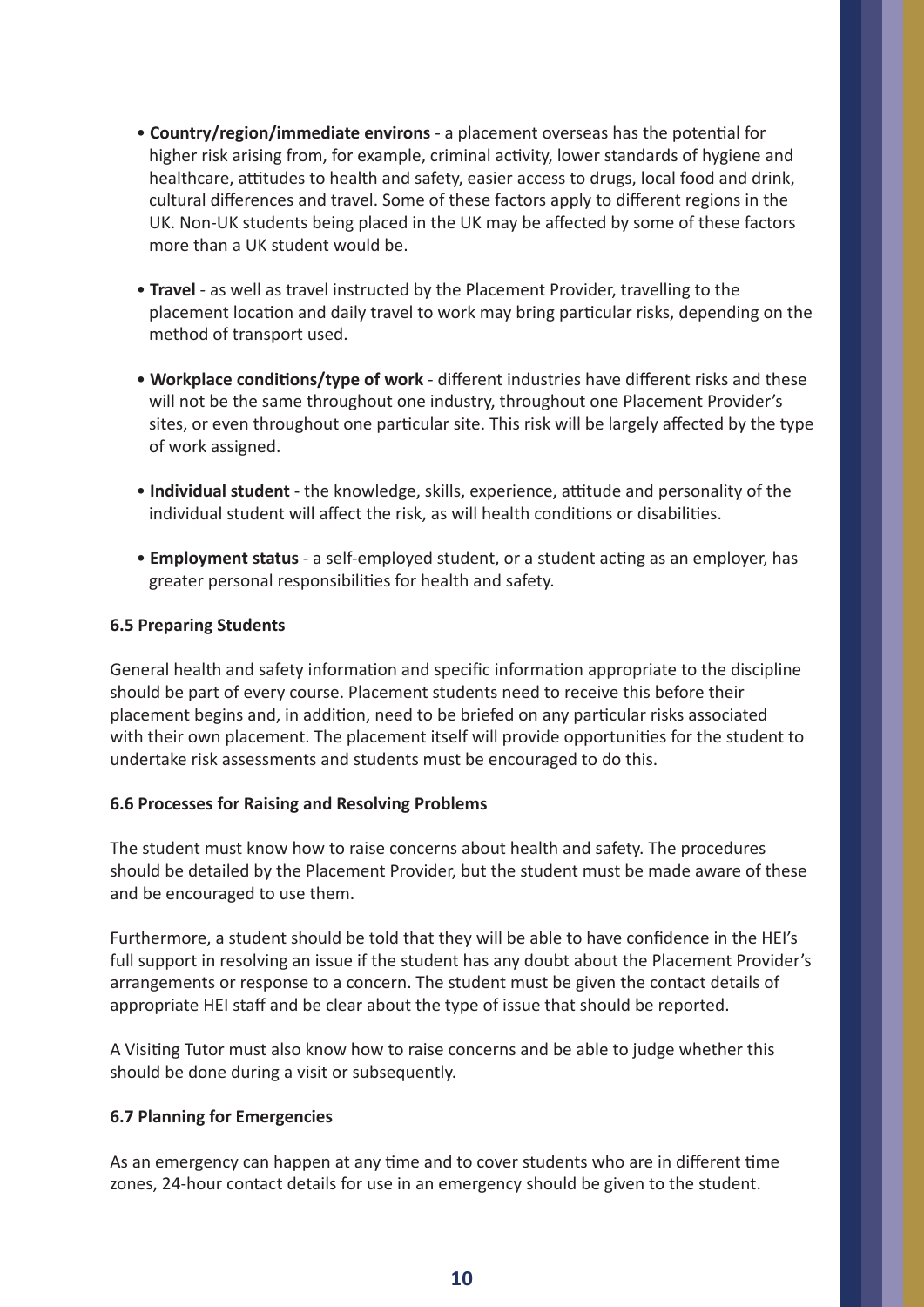Outside the UK, the usual hazards of travel should be insured (see Section 8.4 below), but the student may need help and advice if a claim for any of these becomes necessary.

## **6.8 Reviewing Placement and Processes**

When assessing the risk of a placement, full use should be made of information gathered from past and present students and Visiting Tutors. However, the risk is unlikely to be the same for all placements, even with the same Placement Provider, so applying the same measures for all placements will be neither appropriate nor economic.

# **7.0 Practical Guidance**

## **7.1 Introduction**

As an emergency can happen at any time and to cover students who are in different time zones, 24-hour contact details for use in an emergency should be given to the student.

The principles of risk management have been used to produce the following guidance on the control of placements. The process is designed to allow you to demonstrate that you have considered the issues and taken relevant actions, thereby properly discharging your duty of care and, as far as is reasonably practicable, ensuring the health and safety of your students while on placement.

Chronologically the placement process can be conveniently divided into distinct phases and processes:

- **Before:** preparation for the placement
	- Risk Assessment
	- Control Measures
	- Approving the Placement
- **During:** when the student is out on placement
- **After:** once the student returns from the placement

These phases are shown in Fig. 1 on page 12.

The following forms, referred to in the rest of this section, are in the Appendices:

- Tool A Risk Profiling and Specific Actions Necessary
- Tool B Risk Assessment Form
- Tool C Content of Written Communication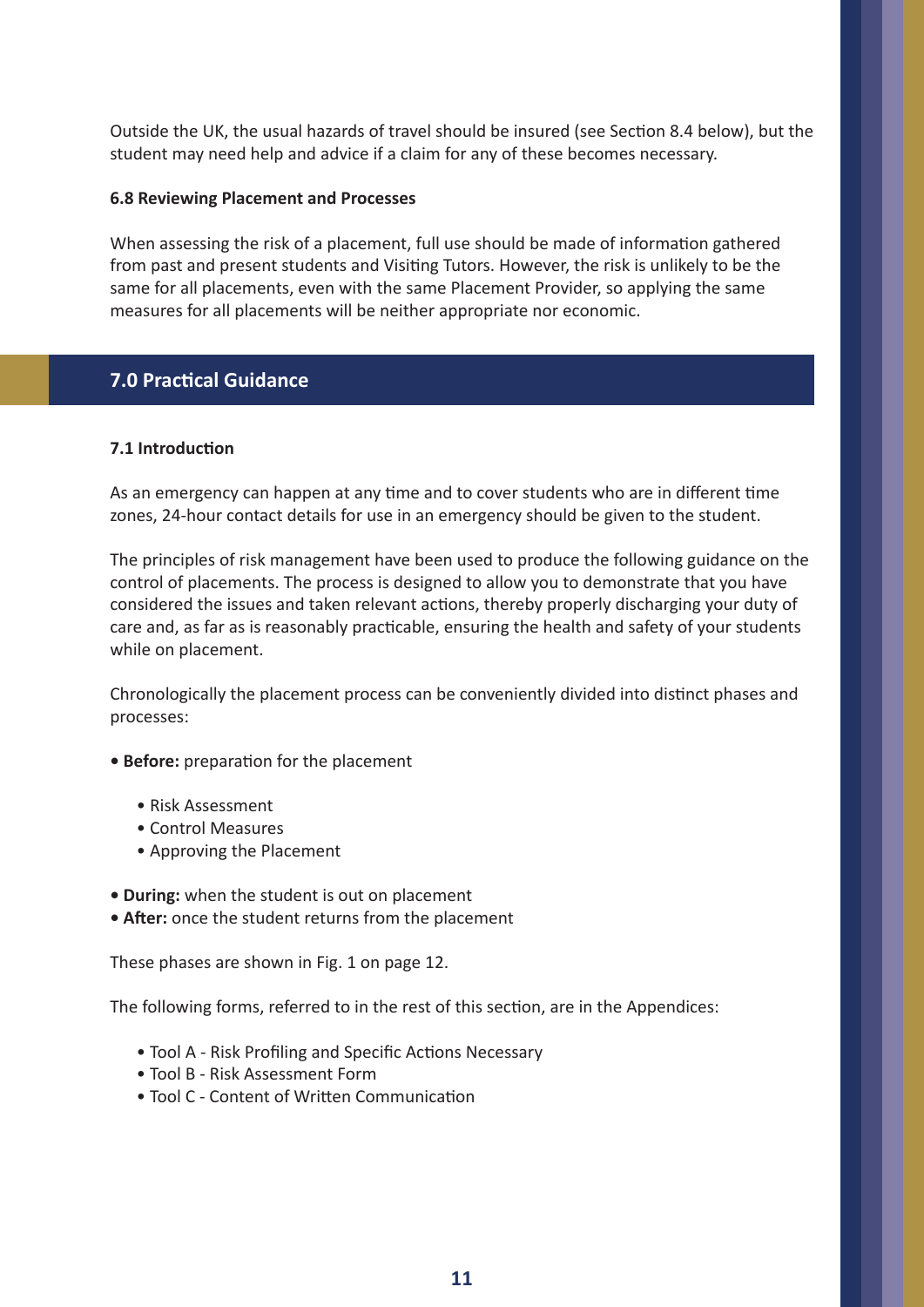

Fig. 1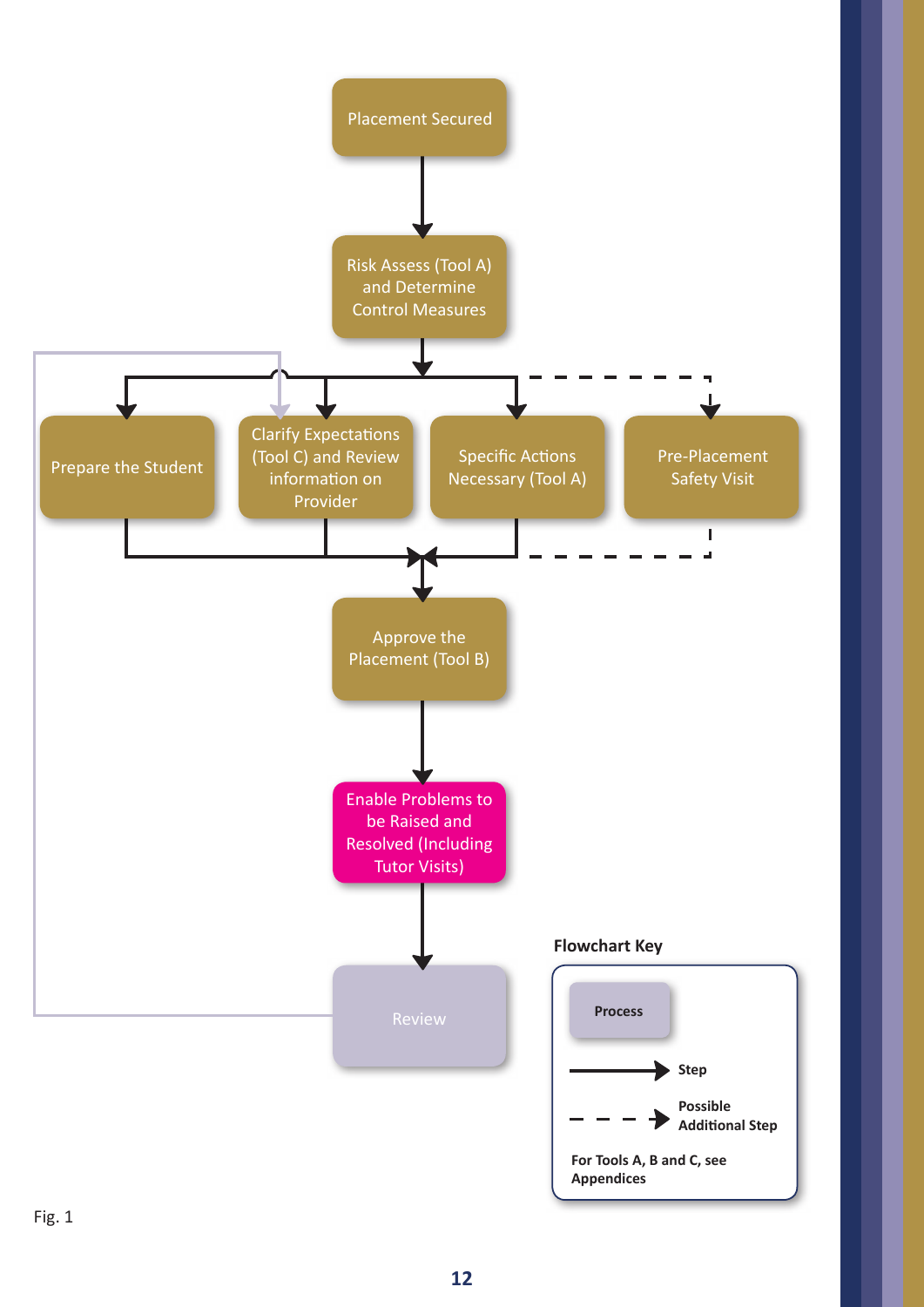## **7.2 Before Placement**

## **7.2.1 Risk Assessment**

*You should use Tool A in the Appendices to carry out your risk assessment.* 

Using Tool A, you should judge the risk profile for the placement on the six health and safety factors that have been established. You are encouraged to develop and tailor Tool A to address issues that could arise from the types of placement that your students may undertake.

*You can record your judgements on the Risk Assessment Form (Tool B).*

You should attempt to develop groups of placements that have similar risk profiles. This will particularly assist you in determining what type and level of action you need to take with regard to briefings, written communications and pre-placement safety visits.

One way to group placements is to give them a general low, medium or high risk profile, as in Figs.  $2 - 4$  (pages  $15 - 17$ ). This should consider the nature, location and duration of the placement, as well as referring to the six factors in Tool A. The number and severity of these should be assessed in order to form a holistic judgement of the overall level of risk of the placement.

An example of a low risk placement might be a standard UK office-based or business placement.

Some examples of medium risk placements could be industrial, laboratory or nursing placements where there are possibly higher work-related risks, or overseas placements in countries with robust safety legislation and emergency services, such as Europe, North America and Australasia, but where the travel, location and environmental risks are likely to be greater.

Some examples of high risk placements could be construction, forestry, agricultural, medical or dental placements where there are possibly even higher work-related risks, or overseas placements in the rest of the world where the travel, location and environmental risks are likely to be even greater.

These groupings should only be used to determine your action regarding briefings, written communications and pre-placement safety visits. On each individual risk assessment you also need to refer to the right hand column in Tool A to identify any further specific actions that may be necessary.

When producing risk assessments, it is appropriate to involve people with relevant knowledge of, for instance, the practices and health and safety issues associated with the activities in which a student may be involved. This is particularly relevant in the case of placements with higher risk profiles. For example, in high risk placements where preplacement visits should be 'determined by individual risk assessment', you will need to involve your institution's health and safety professionals who will have developed institutional procedures to assist in performing such risk assessments.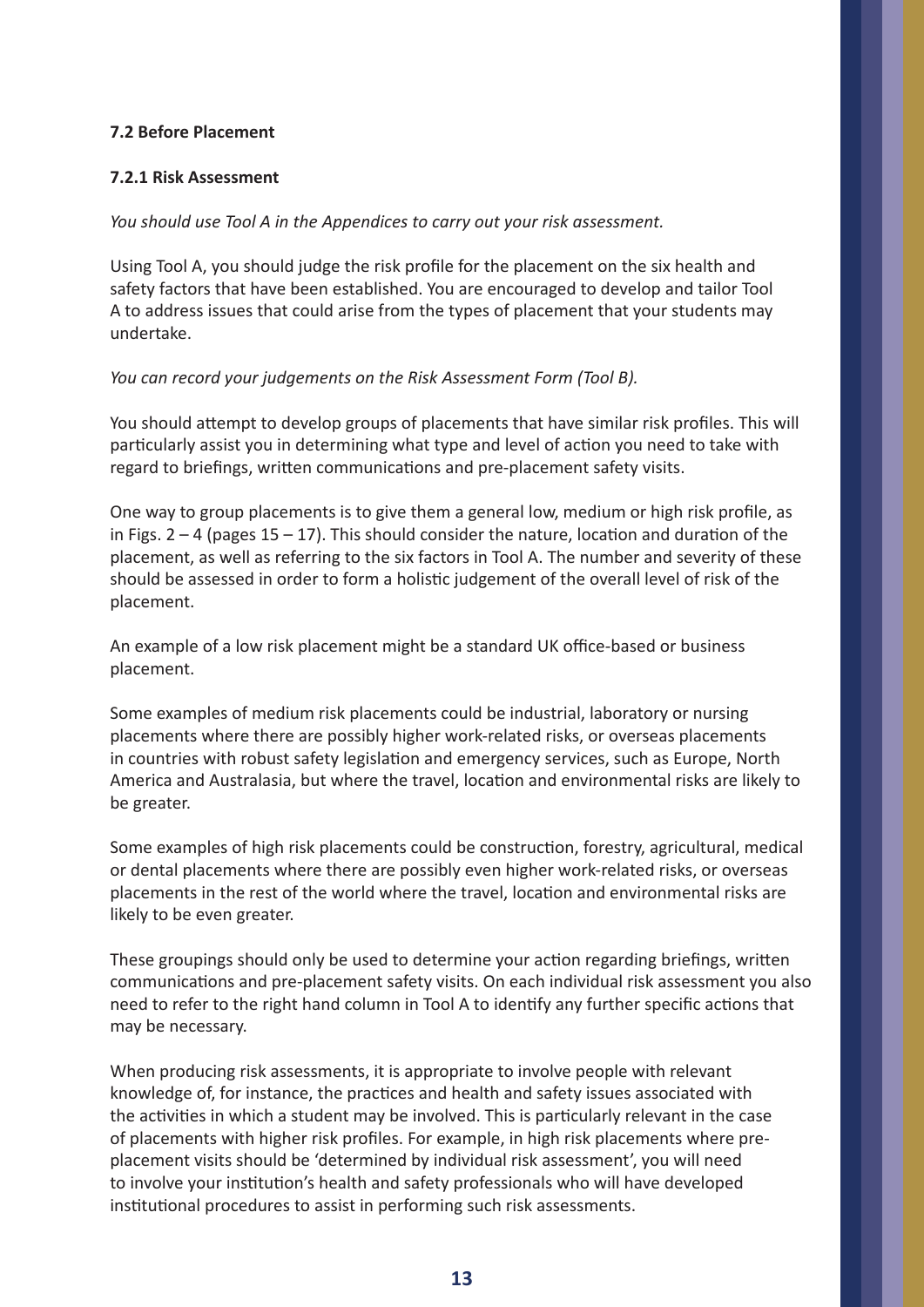You will also need to refer to:

- The requirements of any relevant professional body in relation to professional practice obligations.
- Other guidance material set by bodies such as Medical Schools etc. relating to placements.

You should then undertake the following control measures, as deemed appropriate by your risk assessment.

## **7.2.2 Control Measures**

## **7.2.2.1 Preparing the Student**

Under UK legislation, primary responsibility for health and safety, assessment of competence and the provision of training rests with the Placement Provider. You do, however, need to prepare the student by helping them to understand the risks and to make informed judgements whilst on placement.

You and the Placement Provider can help by providing the student with information on six health and safety factors (see Tool A in Appendices). These are:

- Work
- Travel and Transportation
- Location and/or Region
- General/Environmental Health
- Individual Student
- Insurance

The student should be encouraged to seek out further information and to consider the risks associated not only with the Placement Provider, but with the environment in which they will live and socialise.

The amount of information that the student will need in advance will depend on the extent to which the placement is unusual, complex, or involves significant risk. Fig. 2 on page 15 advises what level/type of briefing is required and what the delivery of it might involve for particular profiles of placements (see Section 7.2.1 for risk assessment of placements and determining and grouping their risk profiles). Whether the briefing should be to a large group, smaller groups, or individuals also needs to be decided.

The briefing information should include instructions to students about the requirement and arrangements for them to report any concerns about their health and safety while on placement.

You should provide this information in such a way that you can be satisfied that the student has received the information. Attendance/participation should certainly be recorded and a simple test of understanding could also be performed.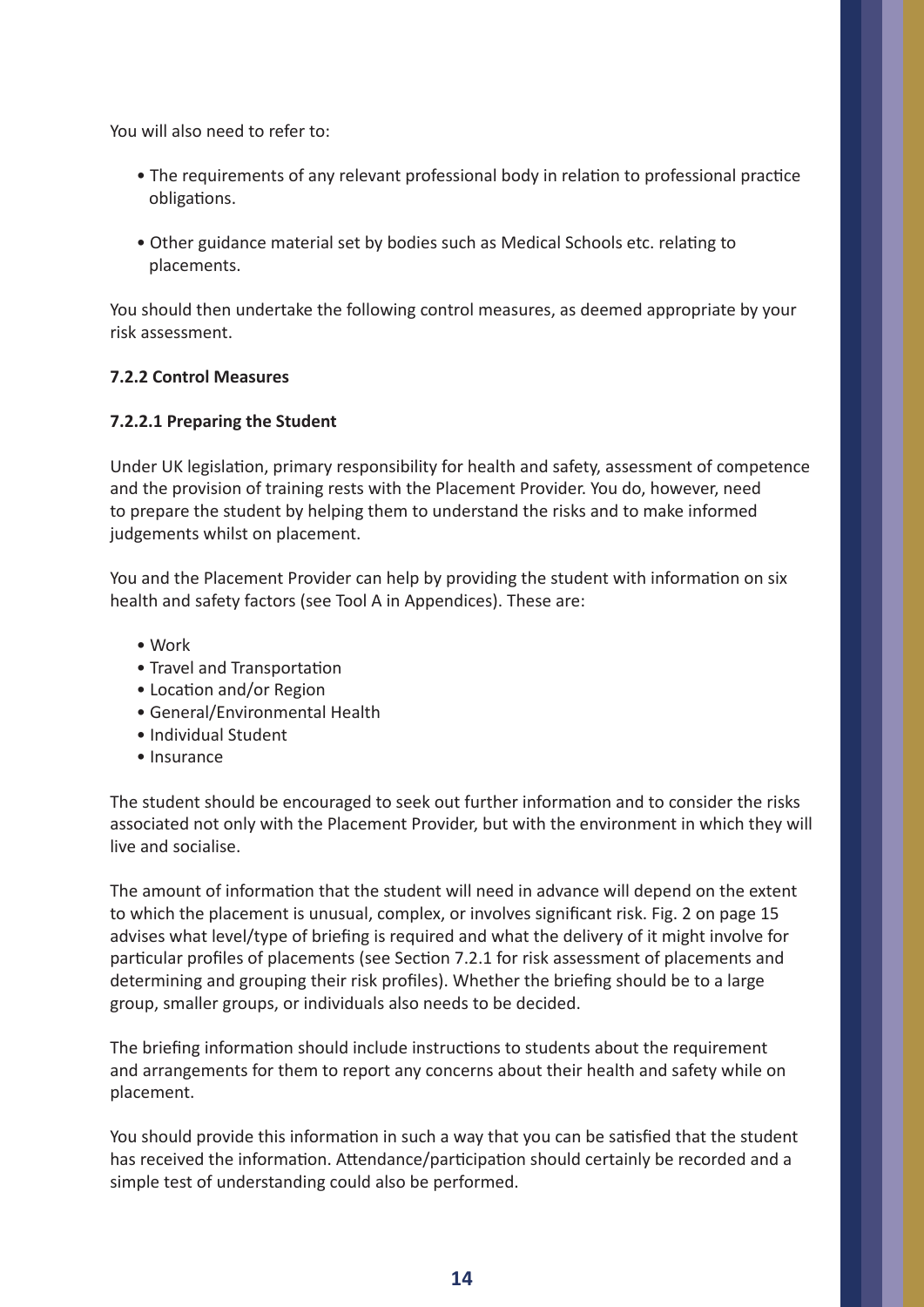You should remind the student to advise you of changes in their contact details and also those of their next of kin (for use in an emergency).

| <b>General Placement</b><br><b>Risk Profile</b> | <b>Examples</b>                                                                                                                                                                                                 | <b>Level/Type of Briefing</b>                                                                                                                                                                                                                                                                                                            |
|-------------------------------------------------|-----------------------------------------------------------------------------------------------------------------------------------------------------------------------------------------------------------------|------------------------------------------------------------------------------------------------------------------------------------------------------------------------------------------------------------------------------------------------------------------------------------------------------------------------------------------|
| Low                                             | UK office-based/business.                                                                                                                                                                                       | General student briefing, delivered by in-<br>house staff/Placement Organiser covering<br>generic risks and controls.<br>Standard briefing and information<br>package.                                                                                                                                                                   |
| <b>Medium</b>                                   | UK other (industrial, laboratory,<br>nursing etc.).<br>or<br>Europe, North American and<br>Australasia (office-based or other).                                                                                 | General student briefing, delivered by<br>in-house staff/Placement Organiser<br>covering generic risks and controls, with<br>extra information on any additional risks<br>identified during specific risk profiling.<br>Standard briefing and information<br>package.                                                                    |
| High                                            | UK, Europe, North American and<br>Australasia particular high risk<br>(construction, forestry, agricultural,<br>medical, dental etc.).<br>or<br>Rest of world (office-based, other or<br>particular high risk). | Specific student briefing, delivered by<br>in-house staff/Placement Organiser with<br>additional advice/input from in-house<br>safety advisers or external consultants,<br>with extra information on any additional<br>risks identified during specific risk<br>profiling.<br>Additional training as part of course may<br>be necessary. |

# Fig. 2

In many courses there is a professional practice module which may include health and safety information. For example nursing students are taught patient-handling techniques whilst in the HEI so, provided that this is done before their placement begins, they will already be trained for this.

# **7.2.2.2 Clarifying Expectations**

You must inform the Placement Provider of the HEI's health and safety expectations. To ensure the Placement Provider's compliance, and to be able to demonstrate it, these expectations should be translated into respective roles and responsibilities. These should be identified in a written document at the outset of the relationship and before any students commence their placements.

There are two levels of documentation, depending on the type of placement - Letters of Expectation and Placement Agreements. Tool C contains advice on health and safety issues that should be incorporated into these written communications. This can be supplemented with other expectations regarding conduct and learning outcomes which can be found in the ASET Code of Practice. <sup>6</sup>

<sup>&</sup>lt;sup>6</sup> ASET, A Good Practice Guide for Placement and Other Work-Based Learning Opportunities in Higher Education: Good Practice for Placements Guides – Volume 2 (ASET, 2009).  **www.asetonline.org/documents/ASETCodeofPractice-Version2.1\_000.pdf.**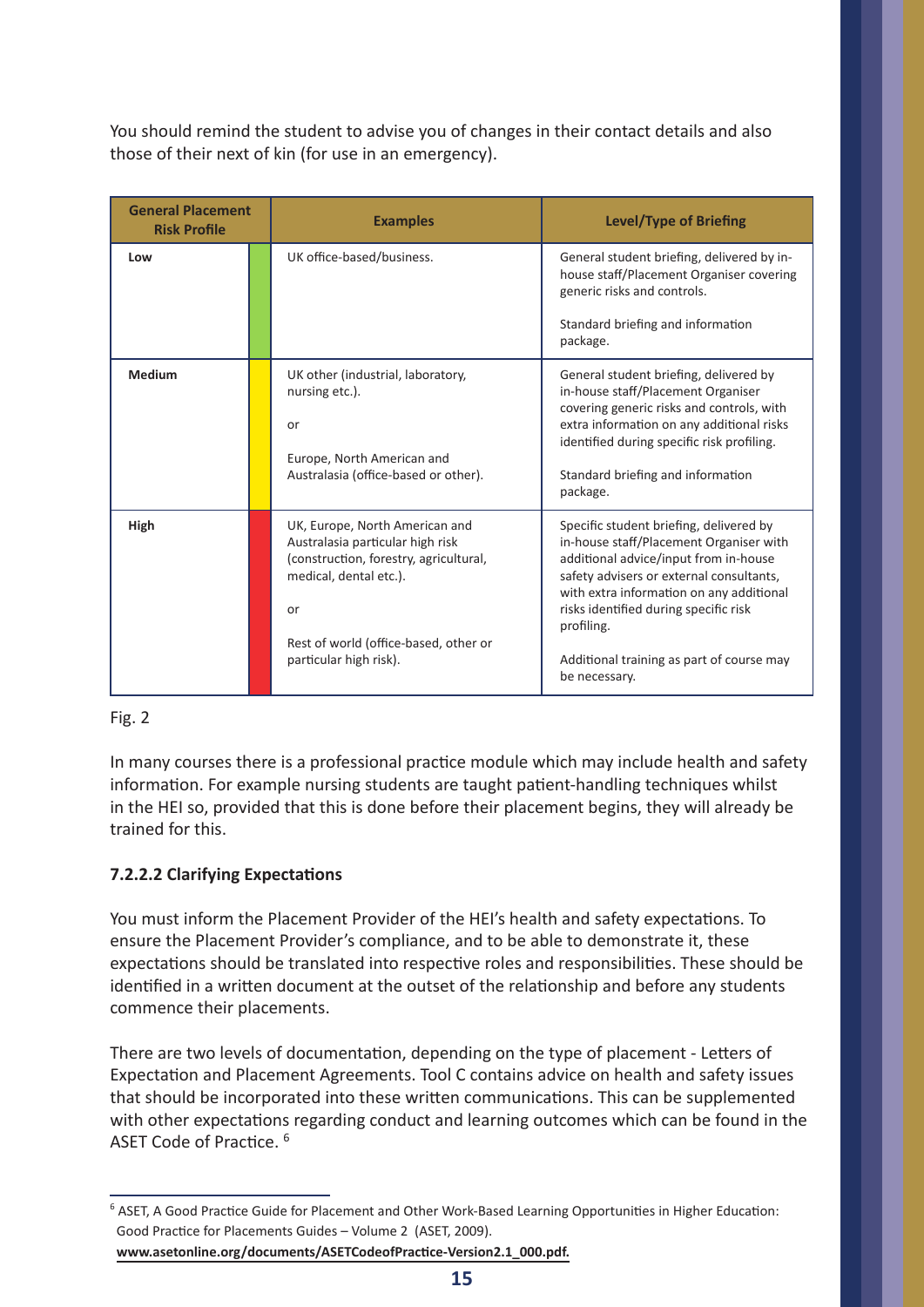The difference between a Letter of Expectation and a Placement Agreement is that the former requires only an acknowledgement of receipt, whereas a Placement Agreement should be signed by both the HEI and the Placement Provider (and possibly the student as well) with a copy being returned to the HEI. Fig. 3 on page 16 advises in which instances each is required. 7

| <b>General Placement</b><br><b>Risk Profile</b> | <b>Examples</b>                                                                                                                                                                                                 | <b>Clarifying Expectations and Approving</b><br>the Placement Provider                                                                                                                                                          |
|-------------------------------------------------|-----------------------------------------------------------------------------------------------------------------------------------------------------------------------------------------------------------------|---------------------------------------------------------------------------------------------------------------------------------------------------------------------------------------------------------------------------------|
| Low                                             | UK office-based/business.                                                                                                                                                                                       | Letter of Expectation (receipt<br>acknowledged).                                                                                                                                                                                |
| <b>Medium</b>                                   | UK other (industrial, laboratory,<br>nursing etc.).<br>or<br>Europe, North American and<br>Australasia (office-based or other).                                                                                 | Placement Agreement (signed and<br>returned), which also addresses any<br>additional matters identified during<br>specific risk profiling.                                                                                      |
| High                                            | UK, Europe, North American and<br>Australasia particular high risk<br>(construction, forestry, agricultural,<br>medical, dental etc.).<br>or<br>Rest of world (office-based, other or<br>particular high risk). | Placement Agreement (signed and<br>returned), which also addresses any<br>additional matters identified during<br>specific risk profiling.<br>Exchange of information about risks and<br>skills/competence required of student. |

# Fig. 3

The Placement Provider's receipt of a Letter of Expectation should be acknowledged, or a signed Placement Agreement returned, before the placement is due to commence.

At this time you should also review any information and past feedback your HEI has had regarding that Placement Provider. If one or more of your students has previously been placed there, check to see that there were no health and safety concerns that remain unresolved.

# **7.2.2.3 Specific Risks and Actions**

There should be processes for identifying and managing the specific risks associated with placements. Once you have used the Risk Profiling column of Tool A to record your risk assessment judgements on the six risk factors in Tool B, you should move to the Specific Actions Necessary column and consider what other actions may be necessary for each risk factor. The possible actions listed here are only a guide and should be developed and tailored.

Some medical placements have other specific requirements/processes that need to be satisfied before placements can be approved.

 $<sup>7</sup>$  For French employers the Convention de Stage, a particular placement agreement, is mandatory.</sup>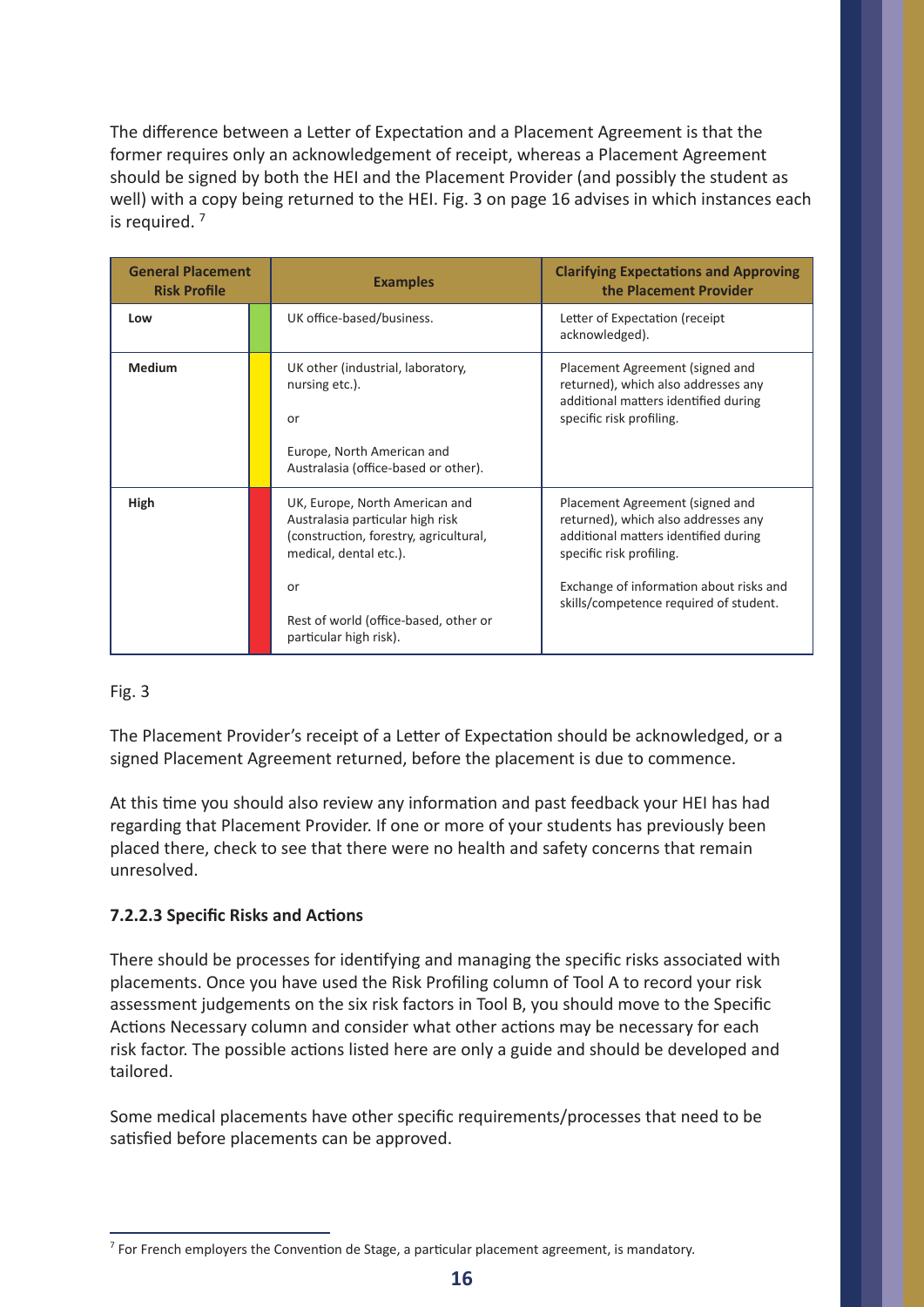These further preparations required, or assurances needed, should then be actioned. Their successful completion should also be recorded in Tool B. Worked examples of Tool B are set out on pages 29 and 30.

# **7.2.2.4 Pre-Placement Safety Visit**

You need to decide whether a pre-placement safety visit is required. In most cases (see Fig. 4 on page 17) these are not required unless there are specific concerns.

The DfES guidance Providing Work Placements for Disabled Students states that institutions may wish to carry out an access audit and visit the placement with the student or prepare the student for a meeting with the Placement Provider. 8

| <b>General Placement</b><br><b>Risk Profile</b> | <b>Examples</b>                                                                                              | <b>Possible Pre-Placement Safety</b><br><b>Visit and Communications</b>         |
|-------------------------------------------------|--------------------------------------------------------------------------------------------------------------|---------------------------------------------------------------------------------|
| Low                                             | UK office-based/business.                                                                                    | No visit.                                                                       |
|                                                 |                                                                                                              | Contact via email or telephone.                                                 |
| <b>Medium</b>                                   | UK other (industrial, laboratory,<br>nursing etc.).                                                          | No visit.                                                                       |
|                                                 | or                                                                                                           | Contact via email or telephone.                                                 |
|                                                 | Europe, North American and<br>Australasia (office-based or other).                                           |                                                                                 |
| High                                            | UK, Europe, North American and<br>Australasia particular high risk<br>(construction, forestry, agricultural, | Visit determined by individual risk<br>assessment.                              |
|                                                 | medical, dental etc.).                                                                                       | Robust communications process in place<br>and establish effectiveness of system |
|                                                 | or                                                                                                           | in advance (e.g. networks and signal<br>strengths) and have contingency plans.  |
|                                                 | Rest of world (office-based, other or<br>particular high risk).                                              |                                                                                 |

# Fig. 4

Pre-placement safety visits before approval of the placement are entirely separate from visits during the placement (see Section 7.3), although these should also consider health and safety.

# **7.2.3 Approving the Placement**

When you are satisfied that all the necessary actions have been completed, you are ready to approve the placement. This includes a judgement that the Placement Provider understands and accepts their roles and responsibilities, **and** that there are no unresolved concerns with them highlighted in the review. This approval should be formally communicated to the student and the Placement Provider.

<sup>&</sup>lt;sup>8</sup> DfES, Providing Work Placements for Disabled Students: A Good Practice Guide for Further and Higher Education Institutions (DfES, 2002).

**www.lifelonglearning.co.uk/placements/placeme1.pdf.**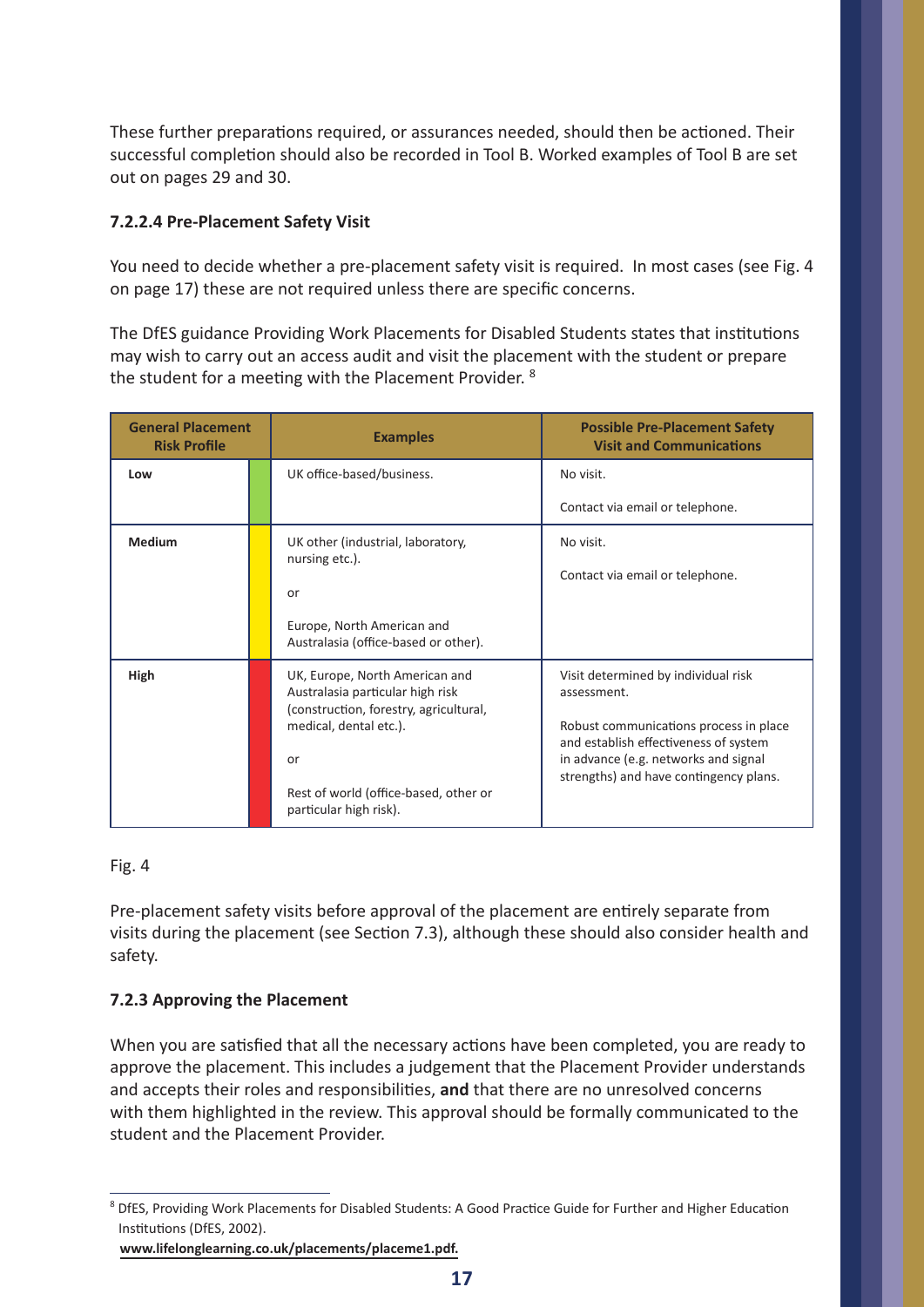All this information is summarised in Tool B, which you can use as the basis of your records for each student or student group.

Since a placement is an integral part of the course, the HEI has the right and a responsibility to refuse any placement on health and safety grounds.

## **7.3 During Placement**

While the student is on placement, primary responsibility for looking after their health and safety rests with the student and with the Placement Provider.

Students should raise any concerns in accordance with the Placement Provider's procedures, normally, in the first place, with their Workplace Supervisor and then through the management line. If issues are not resolved, the student should be able to raise the matter with you by whatever process you have established. Issues raised with you need to be followed up and satisfactorily resolved.

You may arrange for a Visiting Tutor, usually for academic/assessment reasons, to visit the student at the Placement Provider's premises; such visits should also be used to assess whether there are any health and safety issues.

Visiting Tutors should be aware of their surroundings during these visits and raise any matters of concern with the Placement Provider. The level of expertise with regard to health and safety that may be required of a Visiting Tutor will depend on the level of risk of the placement, which in turn will be affected by the discipline. For office-based placements, administrative staff may be capable of acting as the Visiting Tutor, whereas for most other placements the subject-based experience of an academic Visiting Tutor is important.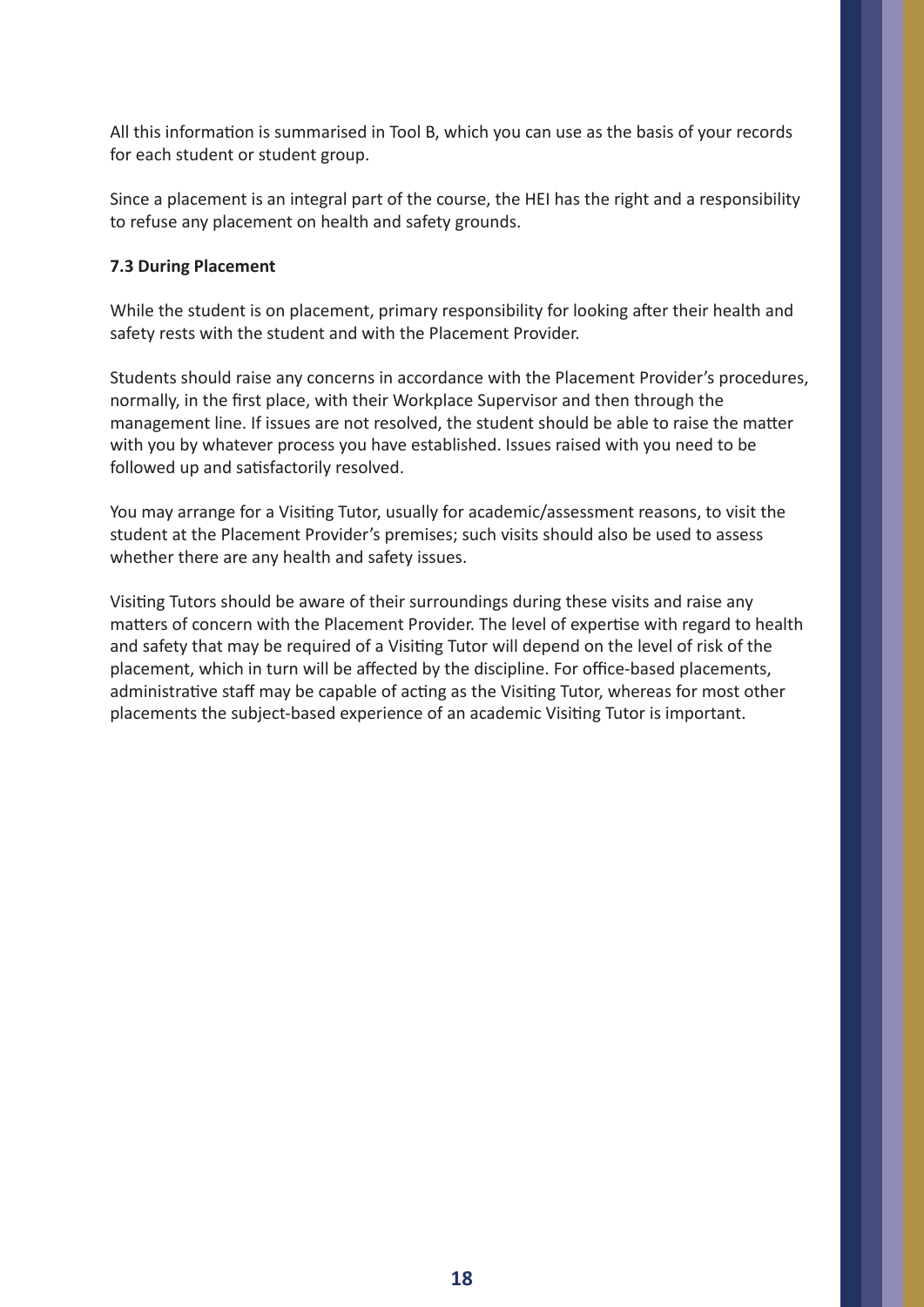Fig. 5 gives some examples of safety-related questions that a Visiting Tutor might ask.

| Area                           | <b>Question</b>                                                                                                         | <b>Action (As Necessary)</b>                                                                                                                                            |
|--------------------------------|-------------------------------------------------------------------------------------------------------------------------|-------------------------------------------------------------------------------------------------------------------------------------------------------------------------|
| General                        | How do you feel about the<br>placement and your own wellbeing?                                                          | Raise with Placement Provider<br>contact/manager.                                                                                                                       |
| <b>Training and Induction</b>  | Did you receive any induction<br>training?<br>What ongoing training have you<br>been given?                             | Raise with Placement Provider<br>contact/manager.                                                                                                                       |
| Supervision                    | Have you been left in charge of a<br>situation for which you felt you<br>needed more training or closer<br>supervision? | Raise with Placement Provider<br>contact/manager.                                                                                                                       |
| <b>Accidents and Incidents</b> | Have you had any accidents or<br>witnessed any accidents or unsafe<br>practices that you are concerned<br>about?        | Assess the relevance.<br>Raise with Placement Provider<br>contact/manager.<br>Contact local competent safety<br>person.<br>Notify HEI safety department.<br>Notify HSE. |

## Fig. 5

You should have processes for monitoring feedback from students, as well as Visiting Tutors, on health and safety issues during the placement. Routine feedback can be appended to the relevant risk assessment form. Any concerns that are raised should be addressed and then recorded in a dedicated and visible department/school logbook.

# **7.4 After Placement**

You should consider your department/school's portfolio of Placement Providers and identify any providers about whom students or Visiting Tutors have raised health and safety concerns. You should review each Placement Provider by checking any concerns that were raised and, if they were justified, whether the Placement Provider did or did not take appropriate action to prevent recurrence. The conclusions of this review process should be fed back in to inform future risk assessments relevant to the approval of Placement Providers.

# **8.0 Insurance**

## **8.1 Introduction**

When considering insurance, you need to think about what could go wrong and who could be adversely affected. This section provides a brief summary of generally available insurance cover that is particularly relevant to student placements.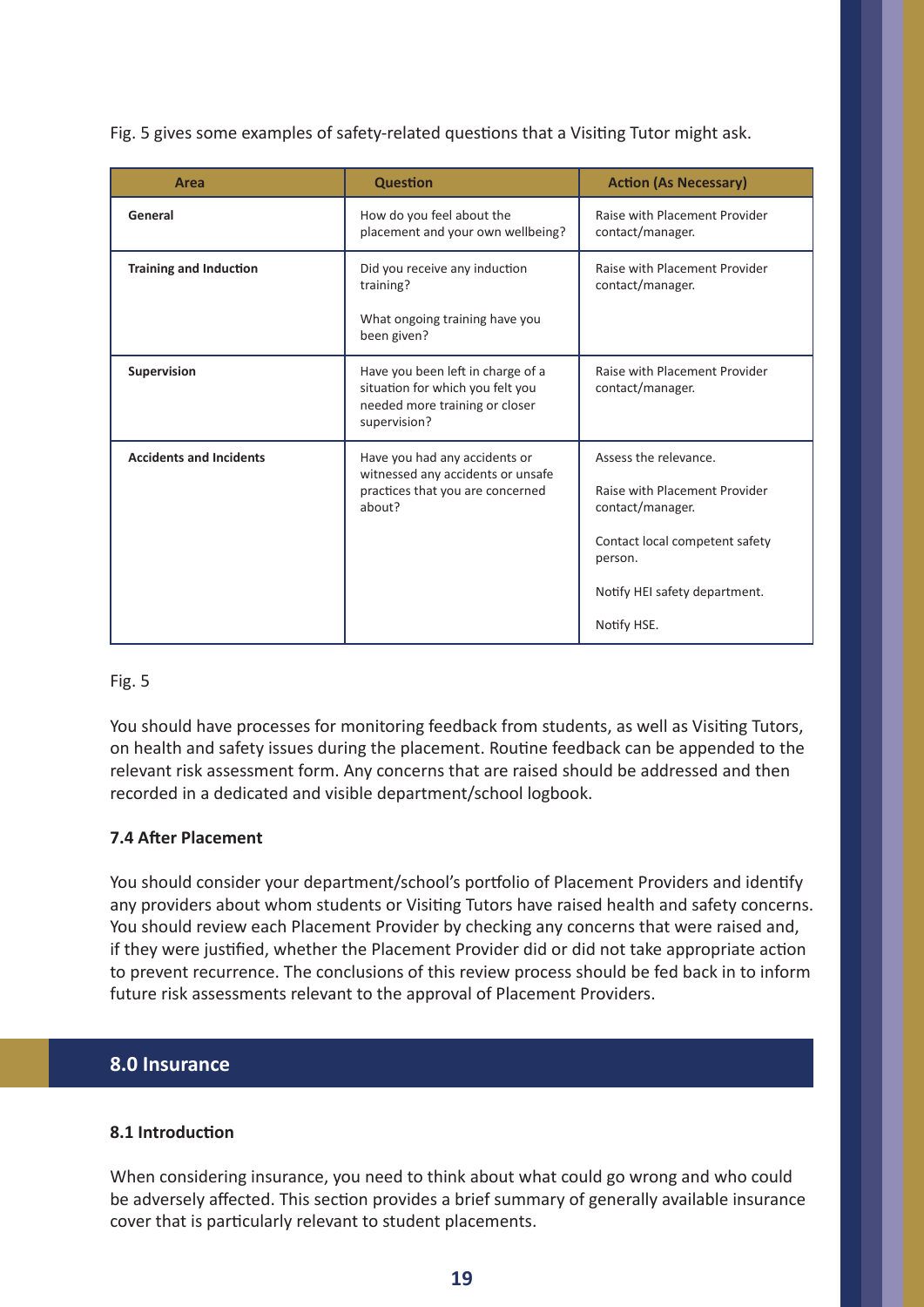The need for the HEI or the student to provide specific insurance cover may vary depending on the nature of the placement and the insurance cover held by the Placement Provider. The cover available from the HEI's insurance will depend on the policy wording at each HEI. This may be negotiable with insurers once an assessment has been made of the risks that require cover. Each HEI's insurance officer should be involved when developing its insurance cover and preparing its guidance for placements.

Where students are providing their own cover, they should be advised to check the wording (particularly the exclusions) carefully to ensure that it meets their requirements.

You need to consider both the HEI's and the student's perspectives and whether the placement is in the UK or overseas.

# **8.2 Cover for Legal Liability to a Student**

## **8.2.1 General**

The HEI's own Public Liability Insurance should provide cover in respect of the HEI's own legal liability to its students (and to the Placement Provider). This insurance can normally be extended to provide an indemnity to students, but the scope of this extension can vary. HEI's should check with their insurance officer. This means that the student (and the Placement Provider) can be assured that the HEI will have the resources to meet a legal claim from anyone who suffers as a result of something that is the fault of the institution.

This insurance will not cover anything that is the legal liability or responsibility of someone else and, for placements in the UK, it would be normal to expect the Placement Provider to have equivalent cover in place.

For work placements, the Placement Provider may have Employers' Liability (EL) or Workers' Compensation Insurance that will provide cover for the Placement Provider's liabilities to the student.

An important feature of this type of liability insurance is that payment of compensation will depend on the student's establishing the legal liability of the HEI or Placement Provider. Although not a substitute for liability cover, personal accident insurance can provide 'nofault' compensation in the event that the student suffers injury or death as the result of an accident, whether occurring as part of the placement or otherwise. This cover may be included with the travel insurance policy or may be provided by the Placement Provider. However, few students are likely to have this type of cover whilst at their home institution.

## **8.2.2 Injuries to a Student – UK Placement**

Within the UK the Placement Provider employs the student and so is responsible for the health and safety of the student whilst on placement.<sup>9</sup>

Most employers are required to hold EL Insurance, and there is an agreement among the UK insurance industry that work experience persons will be regarded as employees by all UK insurers and covered by EL policies.

 $9$  Health and Safety (Training for Employment) Regulations 1990.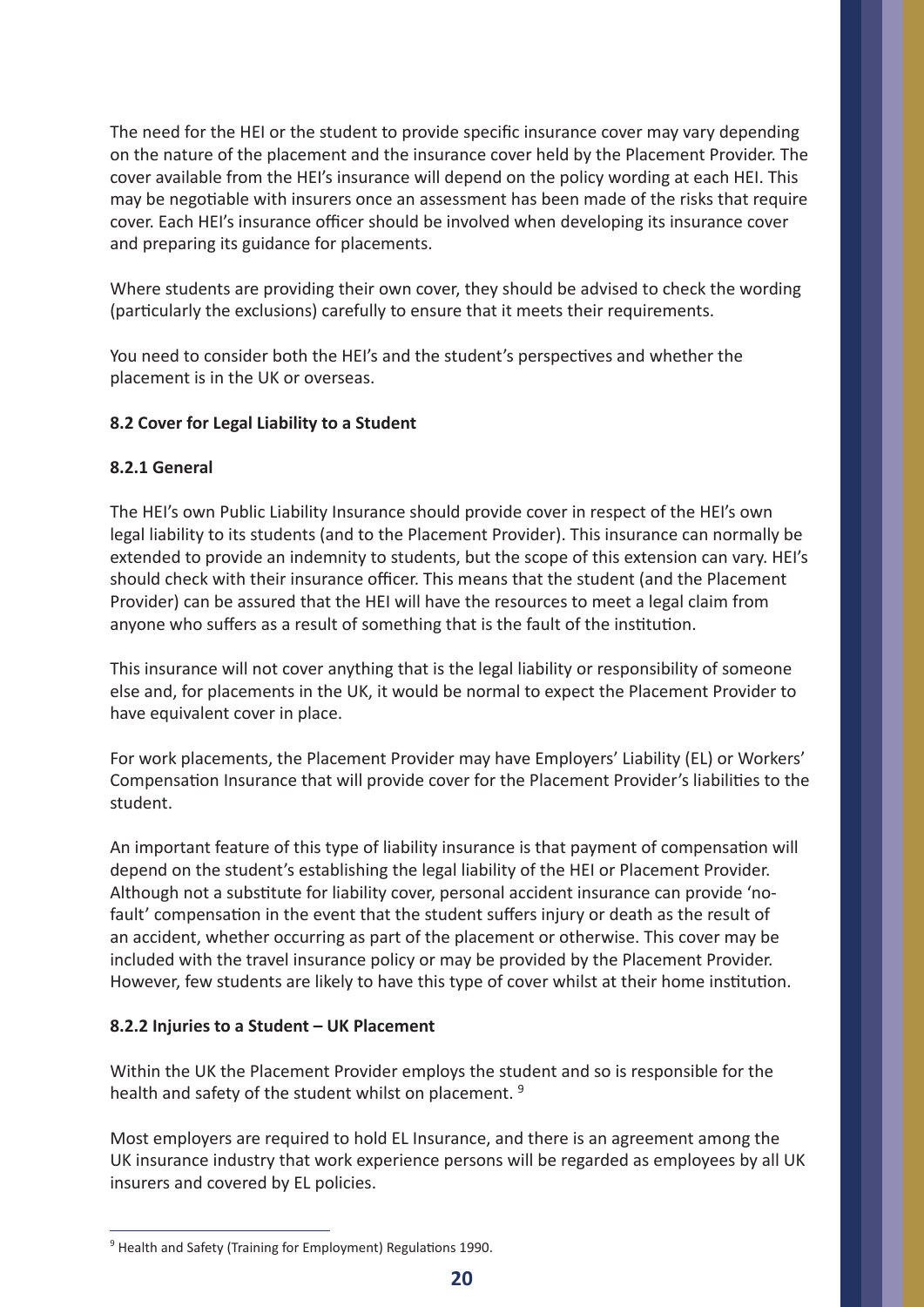Placement Organisers should ask providers if they hold EL Insurance. 'No' answers will need to be referred to the HEI insurance officer with details of the placement.

Some employers are exempt from the compulsory insurance <sup>10</sup> requirement. Notably, these include Government bodies and family operations. Government departments may seek to contract out of their legal responsibility for the health and safety risk to placement students and transfer the risk (and the need for EL Insurance) to the HEI. Insurers may be prepared to cover these placements on an individual basis, subject to prior notification.

## **8.2.3 Injuries to a Student – International Placement**

When students are placed overseas the position becomes more complex. In France, for example, placement students are subject to a Convention de Stage agreement under which they are regarded as employees and the Placement Provider generally accepts *résponsibilité civile* for them under French law. However, some non-French organisations providing placement opportunities in France may refuse to accept this responsibility and attempt to transfer the risk to the HEI. The HEI's insurers may be able to cover these placements on an individual basis, subject to prior notification and depending on the contract terms.

Accordingly, Placement Organisers, when seeking information about a placement overseas, should ask the Placement Provider whether their insurance covers liability for injuries or sickness suffered by placement students and attributable to their duties with the organisation.

'No' answers will need to be referred to the HEI insurance officer with details of the placement. If there is no requirement in the country concerned for EL-type insurance, the student needs to be aware that they would have little or no legal protection and be advised accordingly by the Placement Organiser. In such circumstances the student may want to take out accident insurance, but the HEI cannot offer advice about this. <sup>11</sup> Most HEI's have their own personal accident travel insurance, but this may be restricted to cover staff members only and not extend to students; the HEI insurance officer can advise on the extent of cover and exclusions.

A few countries may require EL-type insurance (also known as Workers' Compensation Insurance) to be placed locally. A notable example is Australia. This is likely to be costprohibitive so, unless the Placement Provider can offer the necessary cover, or the Workers' Compensation Insurance be bought or funded, the placement cannot go ahead.

<sup>&</sup>lt;sup>10</sup> Employers' Liability (Compulsory Insurance) Act 1969.

<sup>&</sup>lt;sup>11</sup> Most HEI's are not authorised to offer financial advice under the Financial Services Authority rules.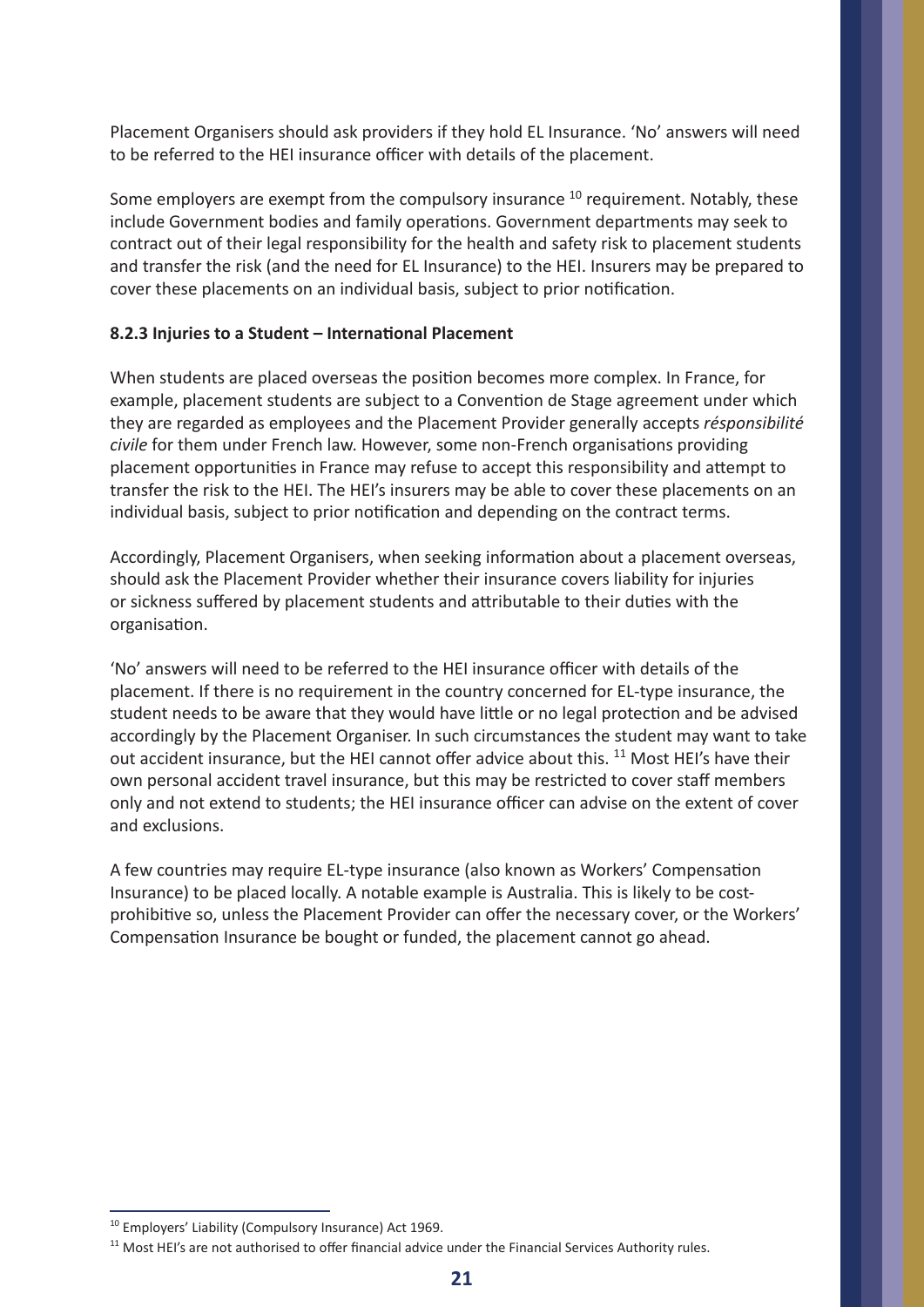# **8.3 Cover for the Legal Liability of the Student**

## **8.3.1 General**

Students will not usually have Personal Liability Insurance except the very limited cover under a travel policy (which normally excludes liability arising from work) or if their parents have home contents insurance with a wide liability extension that includes family members normally resident at home. The best way of providing the cover is for the HEI to extend its own Public Liability policy to:

- i) Provide an indemnity to students;
- ii) Extend the personal liability overseas cover by indemnifying students whilst working.

Anyone driving a motor vehicle will normally require compulsory motor vehicle third party insurance, although this may be provided by the Placement Provider if the student is driving on the Placement Provider's business. A student driving their own or someone else's vehicle for work purposes needs to check that they have insurance that specifically covers them, whether or not they are the policyholder, for 'business purposes'.

## **8.3.2 Injuries and/or Property Damage that a Student May Cause - UK Placement**

Within the UK, employers are vicariously responsible for the negligent acts of their employees, including students on placement, if such acts cause injury to others. This liability will be covered by the Placement Provider's EL policy (see above).

Vicarious liability does not apply if the student acts in a wholly unpredictable and irresponsible manner, in which case the individual student may be held personally liable.

In most circumstances, as the Placement Provider is responsible for supervising the placement student during their duties, there is no liability on the part of the student or the HEI in the event of damage to the provider's property, or that of any third party. The only exception is where the student acts with deliberate malicious intent or in a wholly irresponsible way.

The HEI holds Public Liability ('third party') Insurance to indemnify the HEI in the eventuality that it is held legally liable for a student's actions (for example, if an HEI tells a Placement Provider that a student has certain skills or training that they do not have) and such actions cause injury or property damage. This insurance may also indemnify the student in circumstances where the HEI would have been responsible had the case been brought against it, rather than the individual student.

Such insurance will not indemnify students for the consequences of any deliberate malicious or irresponsible acts on their part.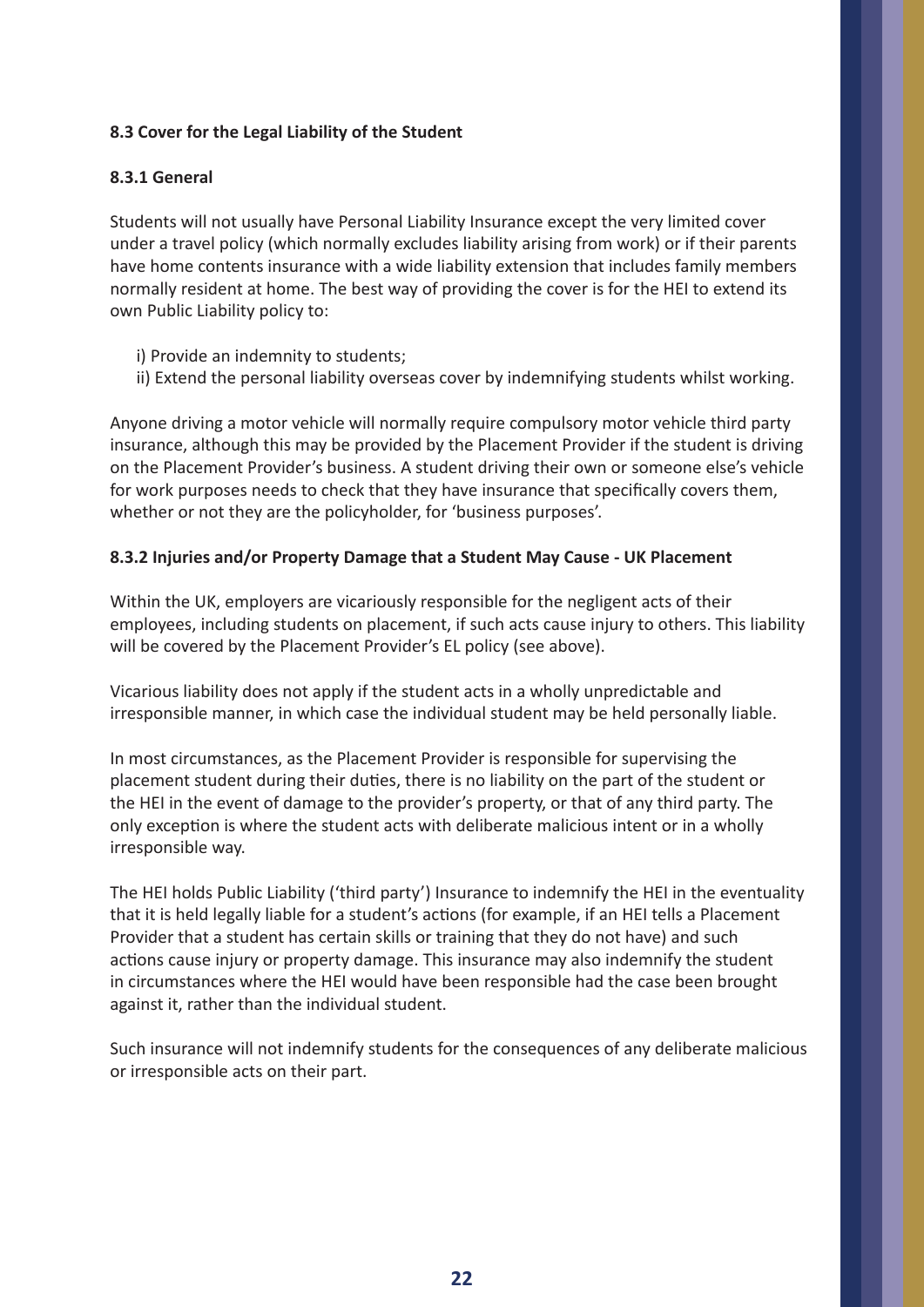## **8.3.3 Injuries and/or Property Damage that a Student May Cause – International Placement**

As the insurance situation is so variable overseas, the HEI insurance officer should advise on any Public Liability Insurance cover and exclusions for students during HEI-authorised overseas placements.

However, such insurance will not indemnify students for the consequences of any deliberate malicious or irresponsible acts on their part.

## **8.4 Personal Accident, Travel and Health Insurance**

Prompt response to most contingencies can be covered by an appropriate travel insurance policy. This could provide:

- Free emergency assistance and advice, and
- Insurance cover for:
	- Emergency medical expenditure (note that an emergency means anything that is unexpected, as opposed to regular treatment for an existing condition; it does not have to be a serious or life-threatening event).
	- Emergency repatriation expenses.
	- Loss of personal belongings, baggage and money.
	- Cancellation and curtailment costs.
	- Personal liability.
	- Legal expenses.
	- Emergency evacuation expenses.
	- Recreational activities (although specific hazardous activities may be excluded).
	- Limited personal accident benefits.

The medical cover can be expected to exclude routine treatments and may limit cover for pre-existing conditions, pregnancy and childbirth. If this is a concern, the Placement Provider may have private health insurance that the student can buy locally.

Care must be taken when choosing an insurance policy to ensure that it provides adequate cover. Standard holiday travel cover is unlikely to be adequate. HEI's should consider whether to offer cover for their students under an appropriate commercial insurance policy. If so, it is vital for the HEI to comply with FSA regulations, particularly if the insurance premium is to be charged to students.

Students on overseas placements should be advised to take out appropriate and adequate insurance for personal activities (for example, extreme sports).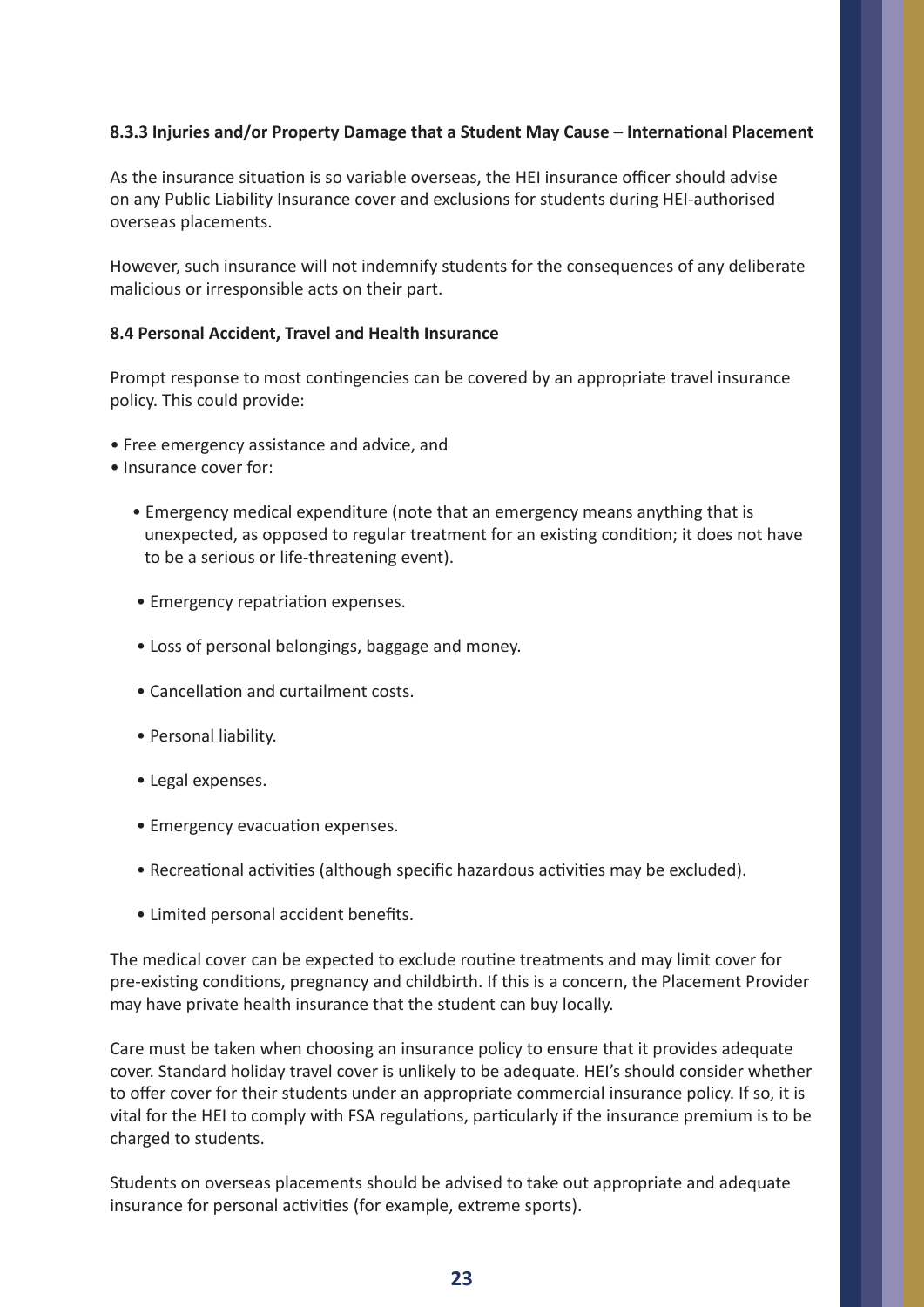The extent of the travel insurance protection varies widely from one insurer to another and many policies contain small-print exclusions such as:

- Life-style exclusions (claims arising whilst under the influence of drugs/alcohol).
- Activity exclusions (claims arising from 'dangerous' activities the definition of 'dangerous' varies but may include motorcycling as well as winter sports, i.e. exclusions are not limited to activities such as parachute or bungee-jumping).

Some HEI's and other organisations in the USA insist that the student takes out and pays for US medical healthcare insurance. Prices vary from institution to institution.

# **8.5 Professional Liability**

# **8.5.1 General**

Students training for a profession may be held legally liable for professional risks. Insurance for professional or business activities undertaken as part of the placement would normally be covered by Professional Indemnity (PI) insurance or, in appropriate cases, medical malpractice insurance. This can also be known as clinical negligence, or errors and omissions, insurance.

The HEI's insurance would not normally cover a student on placement and the expectation would be for this to be covered by the Placement Provider, not least because only the Placement Provider is in a position to manage the professional or business activities of the student.

# **8.5.2 Special Cases**

# **8.5.2.1 Medical and Dental Students**

Students working within NHS hospitals in the UK are covered for professional risks under the Clinical Negligence Scheme for Trusts. The practice's medical malpractice cover should cover those placed with a GP practice in the UK.

If the placement is in a private hospital, hospice or nursing home, the Placement Organiser needs to ask the Placement Provider whether their insurance covers the liability of the student for injuries to third parties (including clinical errors), or property damage, arising from their duties within the organisation. If the provider answers 'No' to this question, the placement should be referred to the HEI insurance officer for further advice.

The HEI should encourage medical and dental students to join a professional body (e.g. the MDU or MPS) that would, on request, provide discretionary medical malpractice benefits for their elective periods.

Placement Providers overseas should be asked if their insurance covers the student for damage caused if this arises from their duties within the organisation. 'No' answers should be referred to the HEI insurance officer with full details of the placement, as the HEI's insurers may be prepared to cover these placements on an individual basis, subject to prior notification.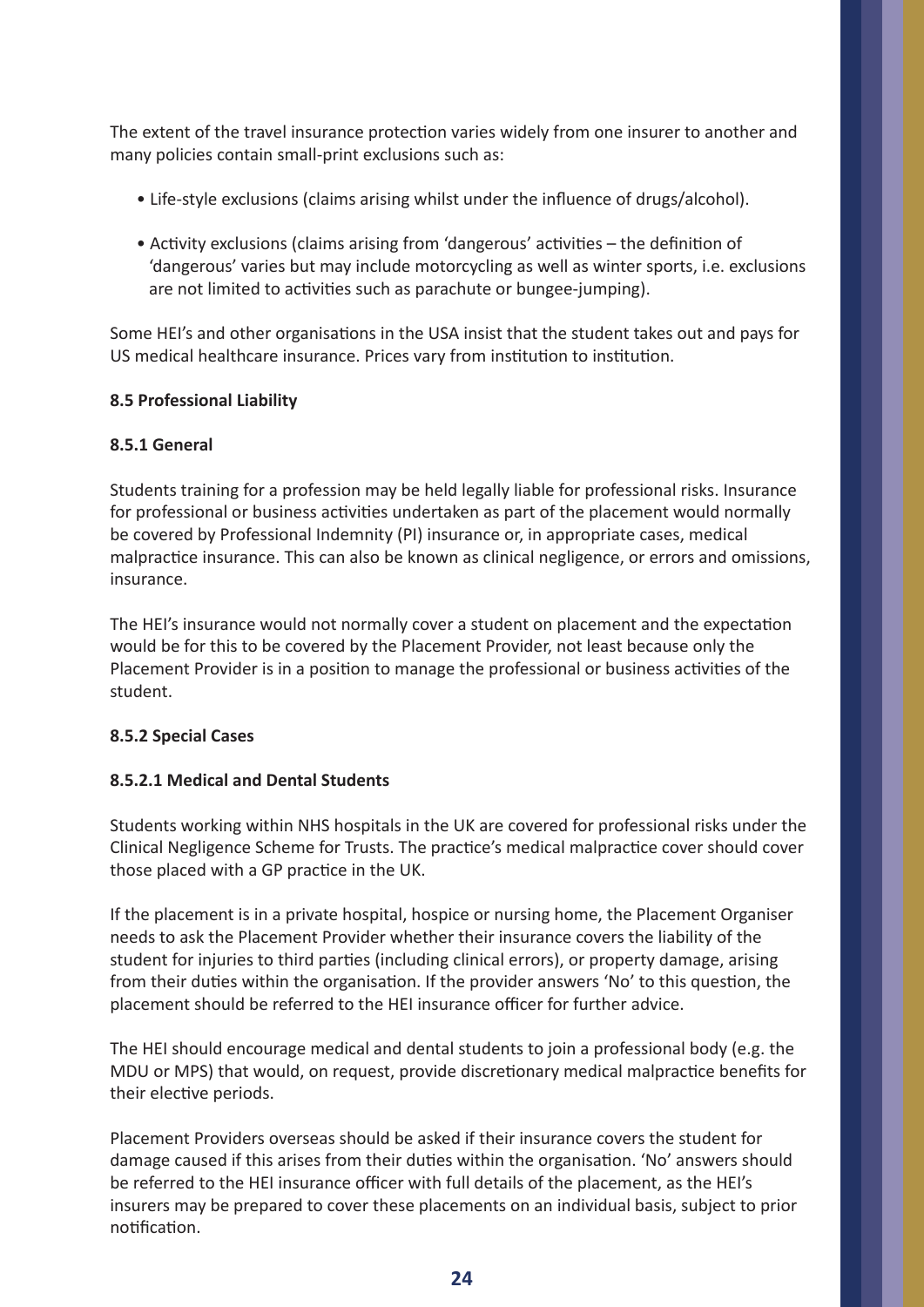Placement Organisers seeking to place students in Australia should ask the provider if their insurance covers the liability of the student for injuries to third parties (including clinical errors) or property damage, arising from their duties within the organisation. If the provider answers 'No' to this question, the placement cannot go ahead (see above).

## **8.5.2.2 Veterinary Students**

The BVA does not provide any veterinary malpractice cover for its members.

For placements with UK vets, it is probable that a student will be automatically included under the Placement Provider's Veterinary (Mal)Practice Insurance.

Placement Organisers should therefore ask the Placement Provider whether they hold Public Liability and Veterinary Practice Insurance and whether the definition of employee in the policy includes work experience trainees. 'No' answers should be referred to the insurance officer for advice.

Placement Providers overseas should be asked if their insurance will cover liability incurred by the student for damage, including injury to any animal, arising from their duties within their organisation.

Due to insurance requirements in Australia it is not possible for students to be placed there unless the provider answers 'Yes'.

Veterinary students placed in the USA may be able to purchase economical Veterinary Practice Insurance by joining SAVMA (**www.avma.org/savma/about.asp)**

Other 'No' answers should be referred to the insurance officer, with full details of the placement, as the HEI's insurers may be prepared to cover these placements on an individual basis, subject to prior notification.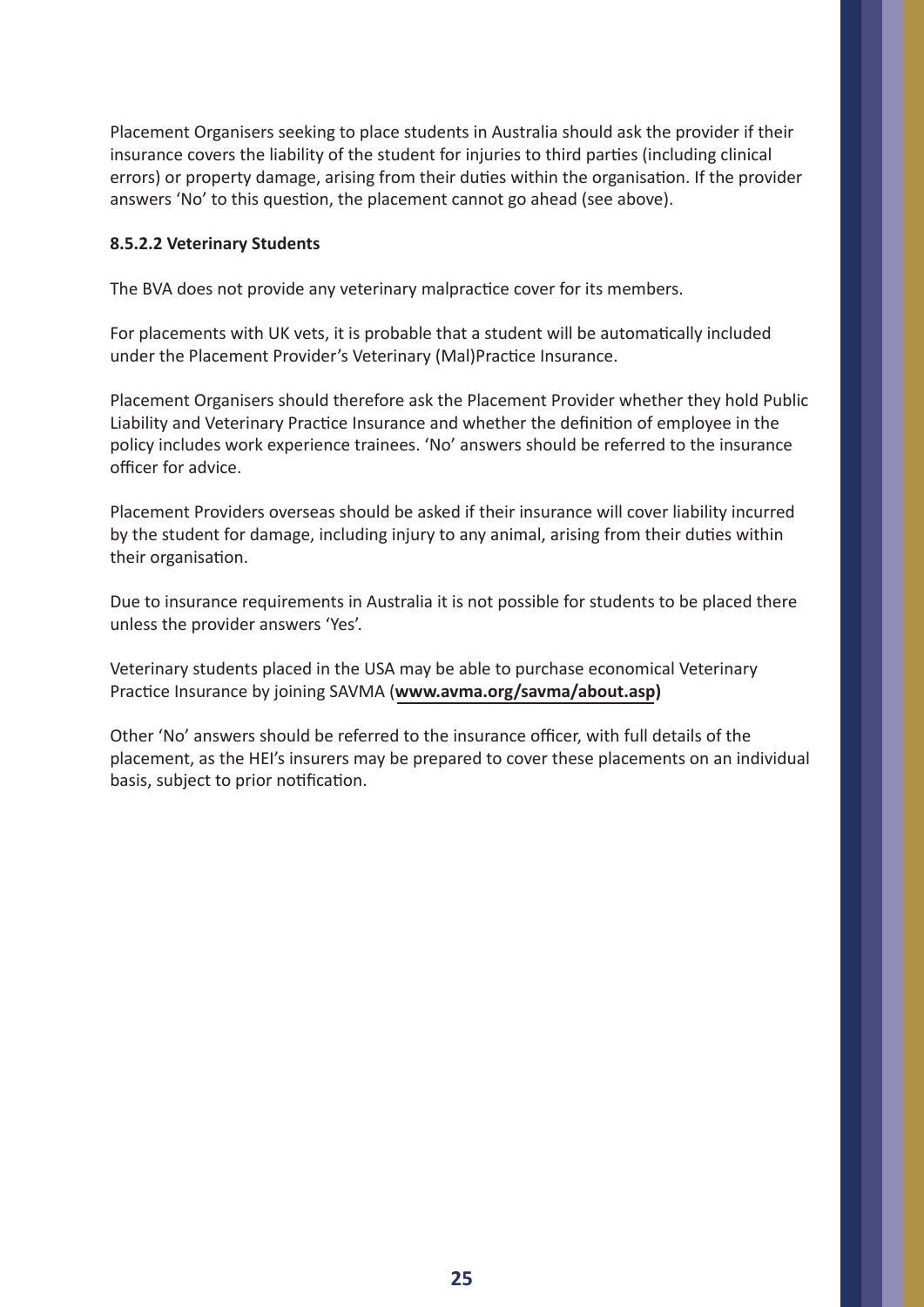| $\frac{1}{2}$                           |  |
|-----------------------------------------|--|
| i.                                      |  |
| j                                       |  |
| Ξ<br>֞֝֝֝֝ <b>֓</b> ֧֦֓֝֬֝֬֝֬֝֓֝֬֝<br>١ |  |
| Ì<br>i                                  |  |
| ءِ<br>م<br>_<br>  ∠<br>                 |  |
| í                                       |  |

| Factor                                         | Rating Profile | <b>Indications for Risk Profiling</b>                                                                                                                  | Examples of Specific Actions Necessary                                                                                                                                                        |
|------------------------------------------------|----------------|--------------------------------------------------------------------------------------------------------------------------------------------------------|-----------------------------------------------------------------------------------------------------------------------------------------------------------------------------------------------|
| <b>Work Factors</b>                            | High           | potential to cause permanent injury or<br>Work with hazards that have<br>fatalities, including:                                                        | student's prior competency in high risk activities, and ensure student<br>Seek confirmation from Placement Provider about expectations of                                                     |
|                                                |                | . Construction site with work at height or below ground, dusts,<br>moving machinery, electrical systems.                                               | Confirm that training and supervision will be provided by the Placement<br>meets these.                                                                                                       |
|                                                |                | · Operation of machinery with mechanical hazards such as high speed<br>entanglement risks.<br>rotating parts, crushing or                              | Include details in the written communication with the Placement<br>Provider throughout the placement.                                                                                         |
|                                                |                | · Laboratory work with toxic/hazardous materials.                                                                                                      | Provider.                                                                                                                                                                                     |
|                                                |                | Community work with known high risk groups of clients or locations<br>(drug abusers, homeless, violent patients)                                       |                                                                                                                                                                                               |
|                                                |                | Work with animal bedding or large or dangerous animals.                                                                                                |                                                                                                                                                                                               |
|                                                |                | Activities requiring specific licences or qualification (e.g. diving, flying<br>aircraft, crewing an aerial device)                                    |                                                                                                                                                                                               |
|                                                |                | Work involving significant hazards in small companies that do not have<br>professional health and safety advice.                                       |                                                                                                                                                                                               |
|                                                | Medium         | risk factors (but not directly with them).<br>Working in proximity to high                                                                             | Seek confirmation from Placement Provider that the student will not be<br>expected to participate in high risk activities, and will be appropriately<br>supervised in medium risk activities. |
|                                                |                |                                                                                                                                                        | Include details in the written communication with the Placement Provider                                                                                                                      |
|                                                | <b>Low</b>     | Office work or other low hazard environments and activities.                                                                                           | No special measures.                                                                                                                                                                          |
| Transportation<br>Travel and<br><b>Factors</b> | High           | Significant travel to reach placement, prolonged or on local transport<br>facilities known to be high risk (poor driving or vehicle safety standards). | Brief student on travel arrangements; discuss implications of high risk<br>factors with them.                                                                                                 |
|                                                |                | Demanding travel during placement.                                                                                                                     | Consider the student's experience.                                                                                                                                                            |
|                                                |                | Student required to drive others, or in unfamiliar vehicles.                                                                                           | Check the Placement Provider's insurances.                                                                                                                                                    |
|                                                |                |                                                                                                                                                        | Consider reducing risks by providing accompanied travel where practicable.                                                                                                                    |
|                                                |                |                                                                                                                                                        | Specify regular contact times.                                                                                                                                                                |
|                                                | Medium         | Night travel.                                                                                                                                          | Brief student on travel arrangements; discuss implications of medium<br>risk factors with them.                                                                                               |
|                                                |                | Long daily commuting requirement.                                                                                                                      | Consider the student's experience.                                                                                                                                                            |
|                                                |                | Student required to drive familiar vehicle in reasonable conditions.                                                                                   | Check the Placement Provider's insurances.                                                                                                                                                    |
|                                                | <b>Low</b>     | No significant travel, comfortable daily commute.                                                                                                      | No special measures.                                                                                                                                                                          |
|                                                |                | No driving associated with placement.                                                                                                                  |                                                                                                                                                                                               |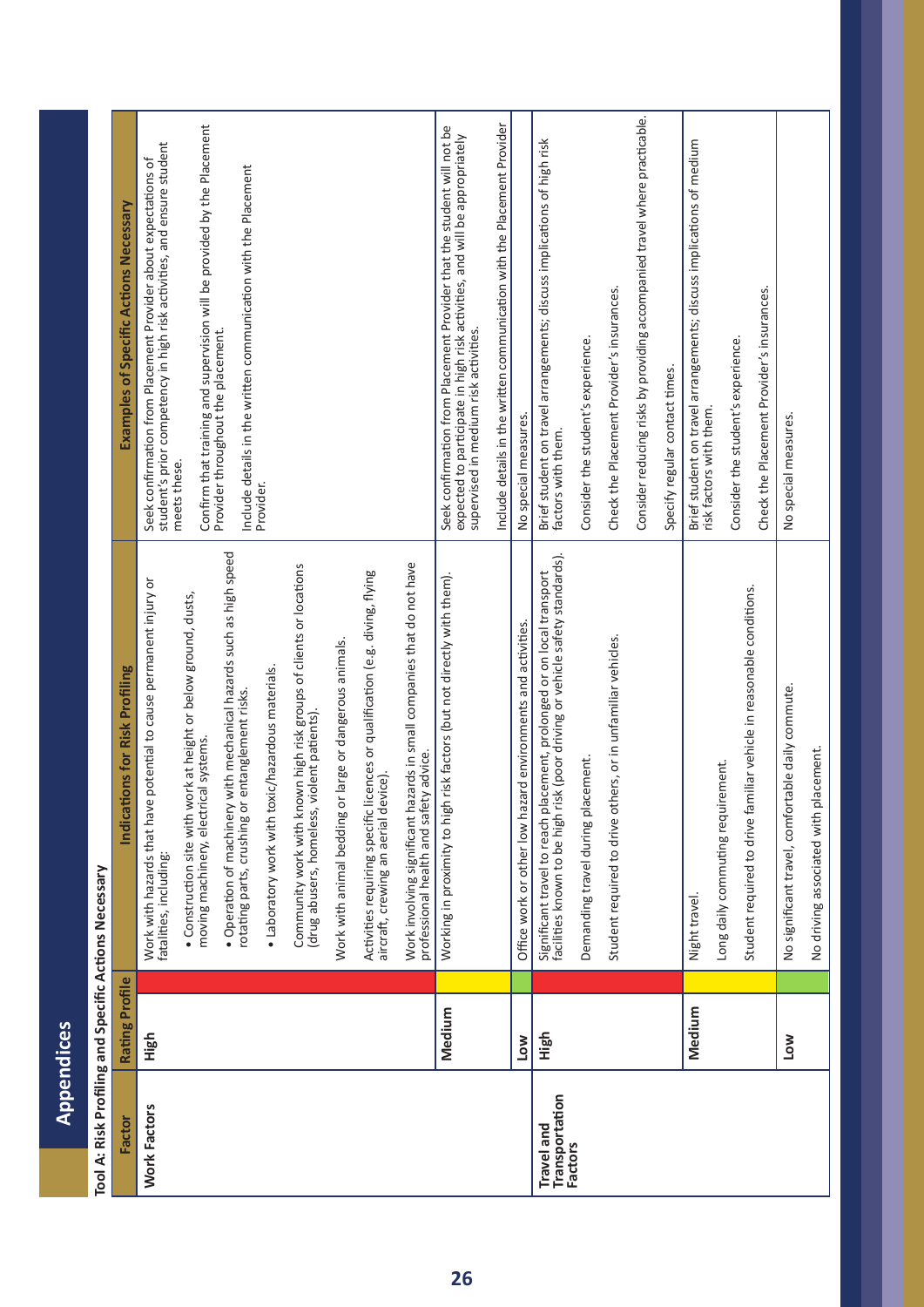Appendices **Appendices**

| י<br>in the control of the control of the control of the control of the control of the control of the control of the control of the control of the control of the control of the control of the control of the control of the contr |
|-------------------------------------------------------------------------------------------------------------------------------------------------------------------------------------------------------------------------------------|
|                                                                                                                                                                                                                                     |
| ļ<br>I                                                                                                                                                                                                                              |
|                                                                                                                                                                                                                                     |
| ֧֖֧֚֚֟֓֟֓֬֓ <u>֓</u> ֧֧֖֖֖֖֖֖֖֖֧֧֧֧֧֧֧֧֧֧֧֧֧֚֚֚֚֚֚֚֚֚֚֓֬֓֝֓֝֬֝֓֝֓֝֬֝֬֝֬֝֬֝֬֝֬֝֬֝֬֝֬֝֬֝                                                                                                                                              |
|                                                                                                                                                                                                                                     |
|                                                                                                                                                                                                                                     |
|                                                                                                                                                                                                                                     |
| İ<br>i                                                                                                                                                                                                                              |
| ו                                                                                                                                                                                                                                   |
| i                                                                                                                                                                                                                                   |
|                                                                                                                                                                                                                                     |
|                                                                                                                                                                                                                                     |
| ï                                                                                                                                                                                                                                   |
| è                                                                                                                                                                                                                                   |

| Factor                                             | Rating Profile | <b>Indications for Risk Profiling</b>                                                                                                                          | <b>Examples of Specific Actions Necessary</b>                                                                                             |
|----------------------------------------------------|----------------|----------------------------------------------------------------------------------------------------------------------------------------------------------------|-------------------------------------------------------------------------------------------------------------------------------------------|
| Location and/or<br><b>Region Factors</b>           | High           | Significant risk of civil disorder, crime or similar danger (e.g. placement<br>in war zones, countries where the Foreign and Commonwealth Office               | Check FCO restrictions and recommendations.                                                                                               |
|                                                    |                | (FCO) advises against travel)                                                                                                                                  | Consult guides on appropriate behaviour, clothing etc.                                                                                    |
|                                                    |                | Unavoidable lone or remote working in proximity to significant risk (e.g.<br>medical student elective in a refugee camp).                                      | someone with local experience or knowledge of conditions (e.g. student<br>Arrange briefing/information to be provided in conjunction with |
|                                                    |                | Medical and rescue services not available quickly or locally.                                                                                                  | on previous placement or a placement practitioner at a local HEI in the<br>overseas country).                                             |
|                                                    |                | Means of communications likely to be difficult or compromised.                                                                                                 |                                                                                                                                           |
|                                                    | Medium         | Higher than normal risk of civil disorder, crime or comparable danger.                                                                                         | Check FCO restrictions and recommendations.                                                                                               |
|                                                    |                | Delays likely in communicating with tutors and others.                                                                                                         | Provide information to students on guides on appropriate behaviour,                                                                       |
|                                                    |                | identified as low risk by the FCO.<br>Placements abroad in areas                                                                                               | clothing, etc.                                                                                                                            |
|                                                    |                |                                                                                                                                                                | Supplement general briefing with information about medium risk factors.                                                                   |
|                                                    | <b>NO7</b>     | Placements in the UK with no significant local risks.                                                                                                          | No special measures.                                                                                                                      |
| <b>Health Factors</b><br>Environmental<br>General/ | High           | Regional/local health risks require mandatory and specific health<br>protection measures e.g. inoculations.                                                    | Consult occupational health professional for advice re inoculations and<br>other preparations.                                            |
|                                                    |                | Very hot or strenuous working conditions (e.g. manual working outdoors<br>in the sun).                                                                         |                                                                                                                                           |
|                                                    |                | Very cold working conditions (e.g. catering placement in a food cold<br>storage/cook chill or freeze facility).                                                |                                                                                                                                           |
|                                                    | Medium         | optional inoculations against diseases, medical travel kit is a sensible<br>Regional/local conditions require some precautionary measures, e.g.<br>precaution. | Consult occupational health professional for advice re inoculations and<br>other preparations.                                            |
|                                                    | <b>NOT</b>     | No significant environmental health risks.                                                                                                                     | No special measures.                                                                                                                      |
|                                                    |                |                                                                                                                                                                |                                                                                                                                           |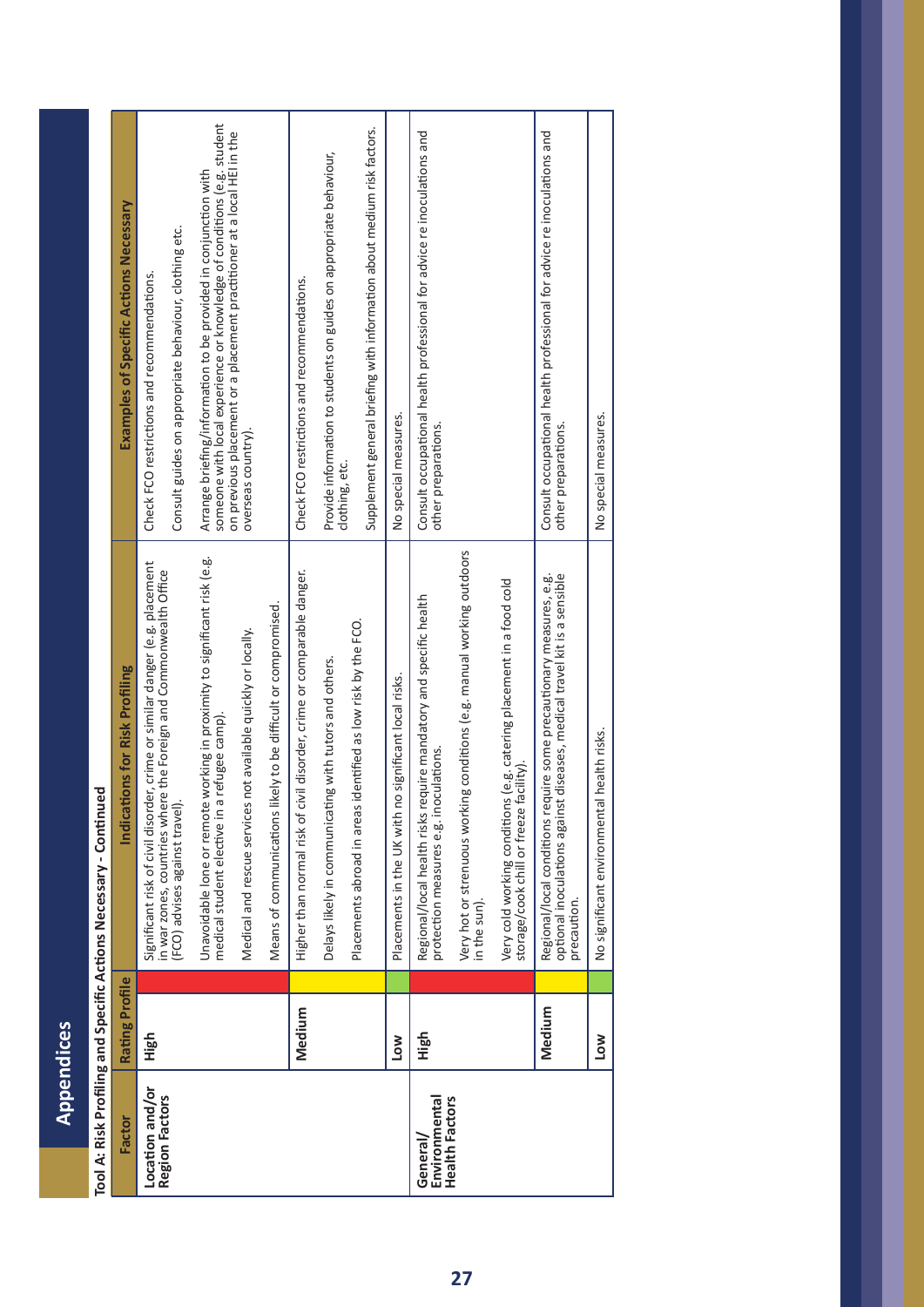Appendices **Appendices**

| $\overline{a}$<br>i<br>Ï |
|--------------------------|
|                          |
| I<br>l                   |
|                          |
| į<br>֦֧֚֚֕               |
|                          |
| ì                        |
| j                        |
| i                        |
|                          |
|                          |
|                          |
|                          |
| ř                        |

| Factor                                                                      | Rating Profile | <b>Indications for Risk Profiling</b>                                                                                                                                                                                                                                                                                                                                                                                                                                              | Examples of Specific Actions Necessary                                                                                                                                                                                                                                                               |
|-----------------------------------------------------------------------------|----------------|------------------------------------------------------------------------------------------------------------------------------------------------------------------------------------------------------------------------------------------------------------------------------------------------------------------------------------------------------------------------------------------------------------------------------------------------------------------------------------|------------------------------------------------------------------------------------------------------------------------------------------------------------------------------------------------------------------------------------------------------------------------------------------------------|
| Individual<br>Student<br><b>Factors</b>                                     | High           | The student's knowledge, understanding, and skills are low for the type<br>cultural) which may increase the risk of illness or accident during work-<br>The student has personal factors (e.g. health, disability, <sup>12</sup> linguistic or<br>adjustments or support if living away from home, or makes them<br>The student has personal factors which may require specific<br>related activity even following adjustments.<br>susceptible to episodes of illness.<br>of work. | Discuss activities with the student to try to eliminate or reduce potential<br>Confirm these in the written communication with the Placement<br>Engage with occupational health professional/other support<br>professionals to develop reasonable adjustments.<br>risks where possible.<br>Provider. |
|                                                                             | Medium<br>Low  | The student has personal factors which may require specific adjustments<br>The student has no personal factors likely to cause episodes of<br>or support during work, or in social interactions at work.<br>illness or require specific support whilst on placement.                                                                                                                                                                                                               | Engage with occupational health professional/other support professionals<br>Confirm these in the written communication with the Placement Provider.<br>to develop reasonable adjustments.<br>No special measures.                                                                                    |
| see Section 8 for<br>more detailed<br>Limitations<br>Insurance<br>guidance) | High           | Countries where the Placement Provider's insurance does not cover the<br>student for personal or third party liability associated with the work by<br>circumstances that are excluded from the<br>Student has relevant knowledge, understanding and skills for<br>HEI's travel and other insurance cover.<br>Locations, activities and/or<br>the type of work.<br>the student.                                                                                                     | If locations, activities and/or circumstances are excluded from the HEI's<br>travel and other insurance cover, consider alternative placements.<br>If placement is to proceed, additional specific insurances may be<br>Consult the HEI's insurance specialist.<br>available.                        |
|                                                                             | Medium         | Locations, activities and/or circumstances that require prior acceptance<br>re being covered.<br>from the HEI's insurers befor                                                                                                                                                                                                                                                                                                                                                     | If locations, activities and/or circumstances require prior acceptance<br>from the HEI's insurers, ensure notification and acceptance is given.<br>Brief student on limitations of insurance cover (the small print).<br>Brief student on limitations of insurance cover (the small print).          |
|                                                                             | Low            | UK location and the Placement Provider has Employers' and Public<br>Locations, activities and/or circumstances that are automatically<br>included in the HEI's insurance cover.<br>Liability Insurance cover.                                                                                                                                                                                                                                                                      | No special measures.                                                                                                                                                                                                                                                                                 |

<sup>12</sup> For managing placements for disabled students see: DfES, Providing Work Placements for Disabled Students. 12 For managing placements for disabled students see: DfES, *Providing Work Placements for Disabled Students.*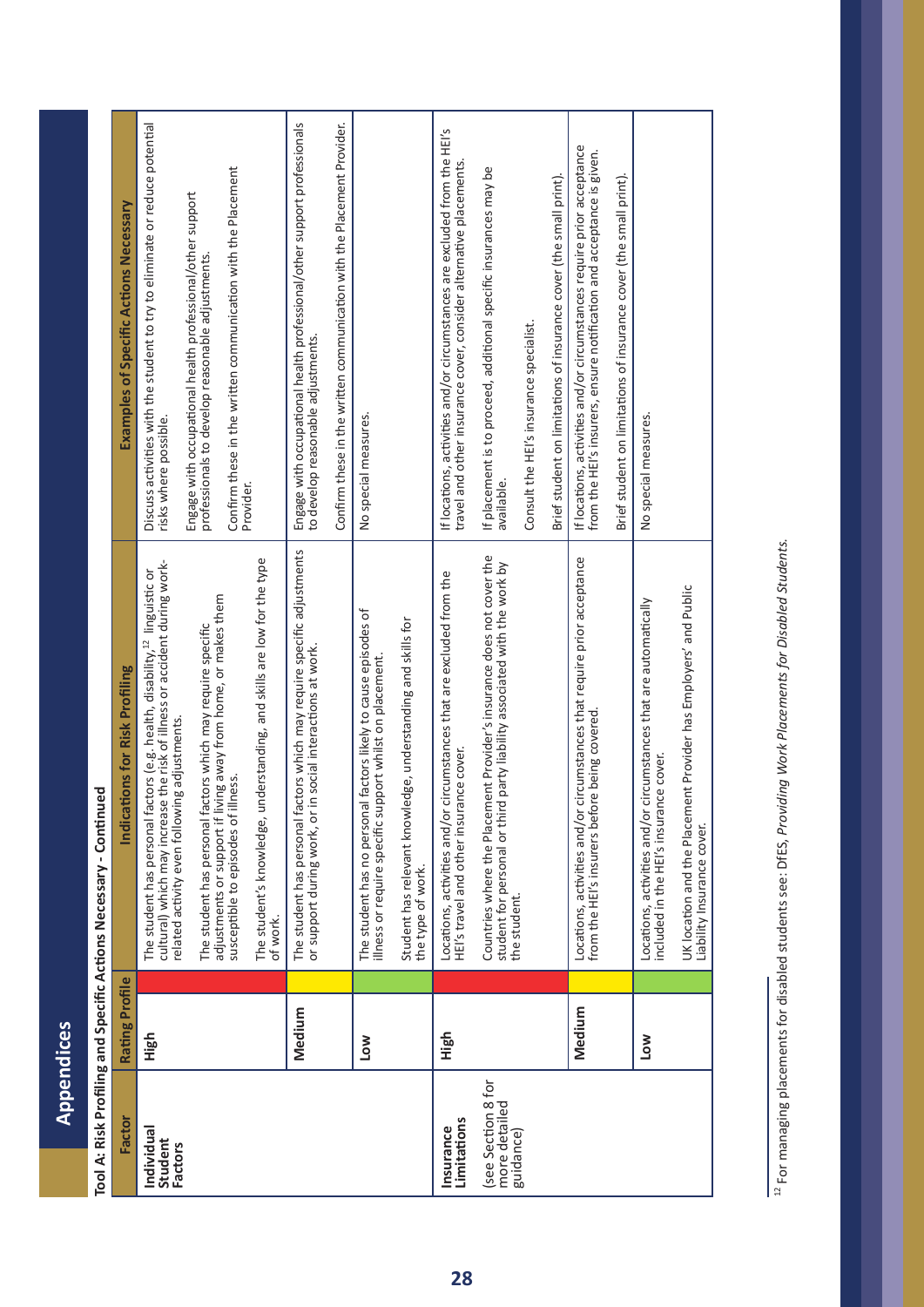## **Tool B: Risk Assessment Form**

| <b>Placement Provider</b>                                                                                                                                           |                                                 |  | <b>Student or Student Group</b> | <b>Start Date</b> | <b>End Date</b>          |
|---------------------------------------------------------------------------------------------------------------------------------------------------------------------|-------------------------------------------------|--|---------------------------------|-------------------|--------------------------|
| Company:<br>Location:                                                                                                                                               |                                                 |  |                                 |                   |                          |
| <b>1. General Control Measures</b>                                                                                                                                  |                                                 |  | <b>Action Necessary?</b>        |                   | <b>Action Completed?</b> |
| Has the student received<br>sufficient briefing?                                                                                                                    | Yes / No                                        |  |                                 |                   |                          |
| <b>Has the Placement Provider</b><br>acknowledged receipt of a<br>Letter of Expectation/returned a<br><b>Placement Agreement?</b>                                   | Yes / No                                        |  |                                 |                   |                          |
| <b>Has this Placement Provider</b><br>been used before and been<br>reviewed with regard to health<br>and safety?<br>If 'Yes', do any concerns remain<br>unresolved? | Yes / No<br>Yes / No                            |  |                                 |                   |                          |
| 2. Risk Profiling and Further<br><b>Specific Actions Necessary</b>                                                                                                  | <b>Risk Profile</b><br>(High, Medium<br>or Low) |  | <b>Action Necessary?</b>        |                   | <b>Action Completed?</b> |
| <b>Work Factors</b>                                                                                                                                                 |                                                 |  |                                 |                   |                          |
| <b>Travel and Transportation</b><br><b>Factors</b>                                                                                                                  |                                                 |  |                                 |                   |                          |
| <b>Location and/or Region Factors</b>                                                                                                                               |                                                 |  |                                 |                   |                          |
| <b>General/Environmental Health</b><br><b>Factors</b>                                                                                                               |                                                 |  |                                 |                   |                          |
| <b>Individual Student Factors</b>                                                                                                                                   |                                                 |  |                                 |                   |                          |
| <b>Insurance Limitations</b>                                                                                                                                        |                                                 |  |                                 |                   |                          |
| <b>3. Conclusion</b>                                                                                                                                                |                                                 |  | <b>Action Necessary?</b>        |                   | <b>Action Completed?</b> |
| Is a site safety visit required<br>before placement is approved?                                                                                                    | Yes / No                                        |  |                                 |                   |                          |
| Are the risks tolerable such that<br>the placement can be approved?                                                                                                 | Yes / No                                        |  |                                 |                   |                          |

| Have the above actions been completed? | Yes / No |
|----------------------------------------|----------|
|                                        |          |
| approve this placement.                |          |
|                                        |          |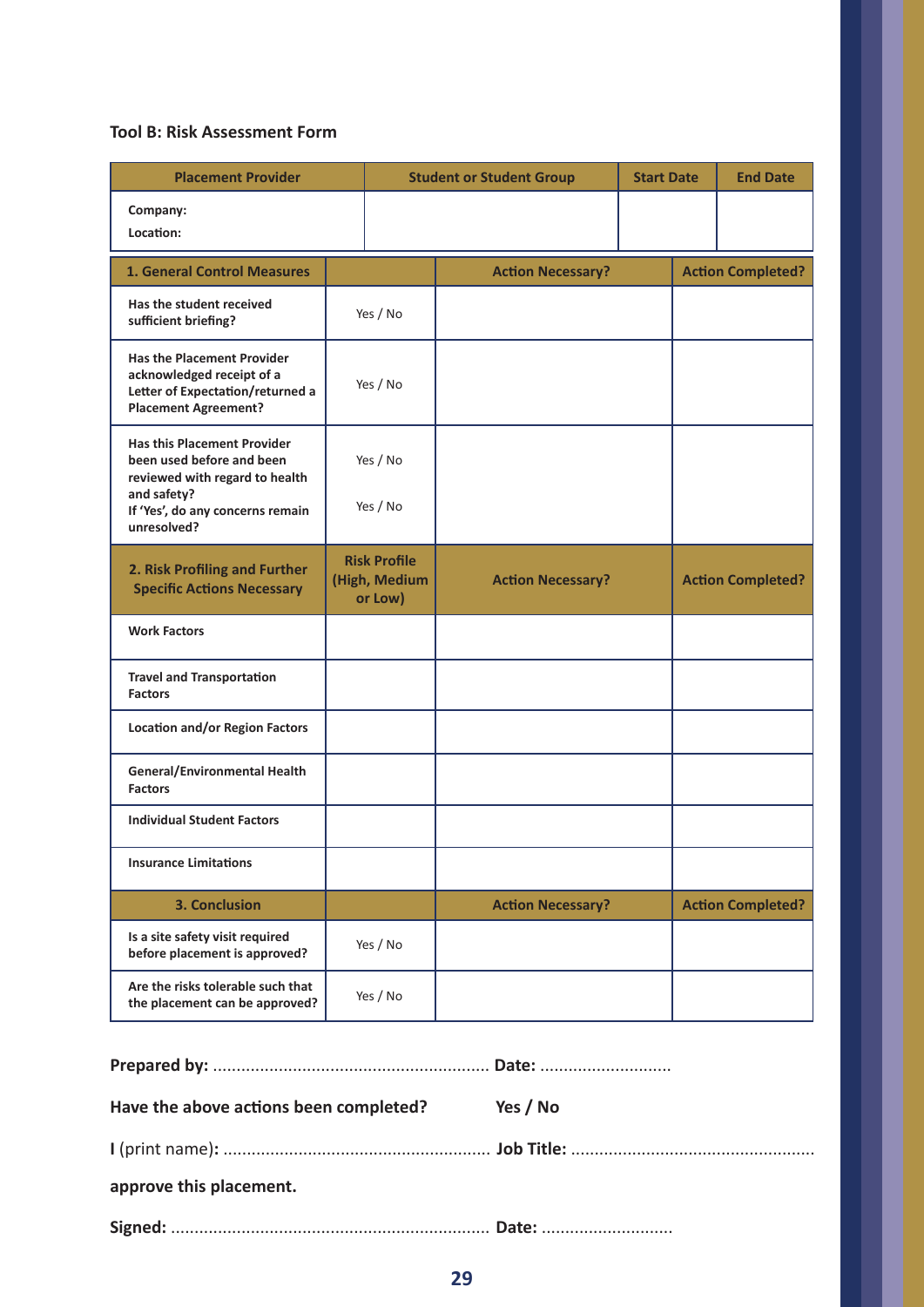# **Worked Example 1: Office Work in the UK**

| <b>Placement Provider</b>                                                                                                                                           |                                                                            |  | <b>Student or Student Group</b> | <b>Start Date</b> |                          | <b>End Date</b>          |
|---------------------------------------------------------------------------------------------------------------------------------------------------------------------|----------------------------------------------------------------------------|--|---------------------------------|-------------------|--------------------------|--------------------------|
| Company: CKD (UK) LLP<br>Location:<br><b>Sheffield</b>                                                                                                              | <b>Raschid Alharoun</b><br><b>Aliena McFarlane</b><br><b>Thomas Stubbs</b> |  |                                 | 28/06/10          |                          | 24/12/10                 |
| <b>1. General Control Measures</b>                                                                                                                                  |                                                                            |  | <b>Action Necessary?</b>        |                   | <b>Action Completed?</b> |                          |
| Has the student received<br>sufficient briefing?                                                                                                                    | Yes)/ No                                                                   |  |                                 |                   |                          |                          |
| <b>Has the Placement Provider</b><br>acknowledged receipt of a<br>Letter of Expectation/returned a<br><b>Placement Agreement?</b>                                   | )/ No<br>Yes                                                               |  |                                 |                   |                          |                          |
| <b>Has this Placement Provider</b><br>been used before and been<br>reviewed with regard to health<br>and safety?<br>If 'Yes', do any concerns remain<br>unresolved? | Yes)/No<br>Yes (No                                                         |  |                                 |                   |                          |                          |
| 2. Risk Profiling and Further<br><b>Specific Actions Necessary</b>                                                                                                  | <b>Risk Profile</b><br>(High, Medium<br>or Low)                            |  | <b>Action Necessary?</b>        |                   |                          | <b>Action Completed?</b> |
| <b>Work Factors</b>                                                                                                                                                 | Low                                                                        |  |                                 |                   |                          |                          |
| <b>Travel and Transportation</b><br><b>Factors</b>                                                                                                                  | Low                                                                        |  |                                 |                   |                          |                          |
| <b>Location and/or Region Factors</b>                                                                                                                               | Low                                                                        |  |                                 |                   |                          |                          |
| General/Environmental Health<br><b>Factors</b>                                                                                                                      | Low                                                                        |  |                                 |                   |                          |                          |
| <b>Individual Student Factors</b>                                                                                                                                   | Low                                                                        |  |                                 |                   |                          |                          |
| <b>Insurance Limitations</b>                                                                                                                                        | Low                                                                        |  |                                 |                   |                          |                          |
| 3. Conclusion                                                                                                                                                       |                                                                            |  | <b>Action Necessary?</b>        |                   |                          | <b>Action Completed?</b> |
| Is a site safety visit required<br>before placement is approved?                                                                                                    | Yes $(No)$                                                                 |  |                                 |                   |                          |                          |
| Are the risks tolerable such that<br>the placement can be approved?                                                                                                 | (Yes)/ No                                                                  |  |                                 |                   |                          |                          |

| Have the above actions been completed?           | (Yes)/No                                                                 |
|--------------------------------------------------|--------------------------------------------------------------------------|
|                                                  | I (print name): Jill O'Kaye entitled and some Job Title: Placement Tutor |
| approve this placement.                          |                                                                          |
| Signed: J. O'Kaye members 2010 Date: 28 May 2010 |                                                                          |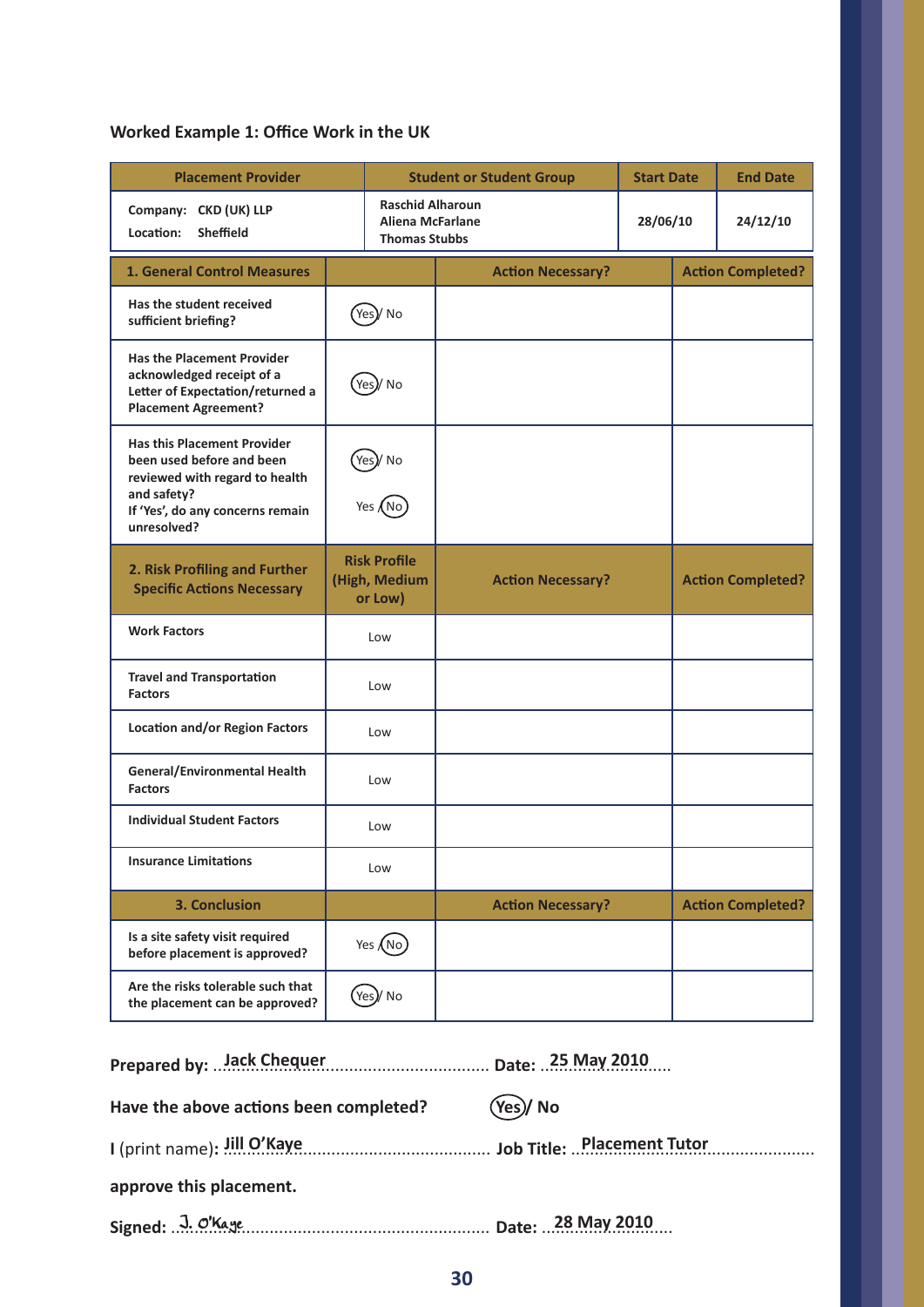# **Worked Example 2: Practical Work on a Farm in the UK**

| <b>Placement Provider</b>                                                                                                                                           |                                                                                       |  | <b>Student or Student Group</b>                                                                               | <b>Start Date</b> |                          | <b>End Date</b>          |
|---------------------------------------------------------------------------------------------------------------------------------------------------------------------|---------------------------------------------------------------------------------------|--|---------------------------------------------------------------------------------------------------------------|-------------------|--------------------------|--------------------------|
| Company: Sun Oak Farm<br>Location:<br>Clun, Shropshire                                                                                                              | <b>Helen Skinner</b>                                                                  |  |                                                                                                               | 12/07/10          |                          | 15/07/11                 |
| <b>1. General Control Measures</b>                                                                                                                                  |                                                                                       |  | <b>Action Necessary?</b>                                                                                      |                   | <b>Action Completed?</b> |                          |
| Has the student received<br>sufficient briefing?                                                                                                                    | No<br>Yes                                                                             |  |                                                                                                               |                   |                          |                          |
| <b>Has the Placement Provider</b><br>acknowledged receipt of a<br>Letter of Expectation/returned a<br><b>Placement Agreement?</b>                                   | Yes <b>A</b> No                                                                       |  |                                                                                                               |                   |                          |                          |
| <b>Has this Placement Provider</b><br>been used before and been<br>reviewed with regard to health<br>and safety?<br>If 'Yes', do any concerns remain<br>unresolved? | No<br>Yes / No                                                                        |  |                                                                                                               |                   |                          |                          |
| 2. Risk Profiling and Further<br><b>Specific Actions Necessary</b>                                                                                                  | <b>Risk Profile</b><br>(High, Medium<br>or Low)                                       |  | <b>Action Necessary?</b>                                                                                      |                   | <b>Action Completed?</b> |                          |
| <b>Work Factors</b>                                                                                                                                                 | High - will be using tractor<br>and other farm machinery<br>and working with cattle.  |  | Check Placement Provider's risk assessments and safe<br>systems of work for the farm and the farm activities. |                   |                          |                          |
| <b>Travel and Transportation</b><br><b>Factors</b>                                                                                                                  | High - will be using<br>tractor and other farm<br>machinery, both on and<br>off road. |  | Check insurance cover, and training and instruction being<br>provided by the Placement Provider.              |                   |                          |                          |
| <b>Location and/or Region Factors</b>                                                                                                                               | Low                                                                                   |  |                                                                                                               |                   |                          |                          |
| <b>General/Environmental Health</b><br><b>Factors</b>                                                                                                               | Medium - work with<br>cattle, hay, straw and<br>bedding.                              |  | Refer to occupational health.                                                                                 |                   |                          |                          |
| <b>Individual Student Factors</b>                                                                                                                                   | Medium - student has<br>declared allergies.                                           |  | Refer to occupational health.                                                                                 |                   |                          |                          |
| <b>Insurance Limitations</b>                                                                                                                                        | Medium                                                                                |  | Insurance officer to check the farmer's insurances including<br>re tractor driving.                           |                   |                          |                          |
| 3. Conclusion                                                                                                                                                       |                                                                                       |  | <b>Action Necessary?</b>                                                                                      |                   |                          | <b>Action Completed?</b> |
| Is a site safety visit required<br>before placement is approved?                                                                                                    | Yes)/ No                                                                              |  | Senior lecturer in agriculture to visit the site.                                                             |                   |                          |                          |
| Are the risks tolerable such that<br>the placement can be approved?                                                                                                 | Yes)/No                                                                               |  | Review findings of above actions.                                                                             |                   |                          |                          |

| Have the above actions been completed?           | (Yes)/No                                                                 |
|--------------------------------------------------|--------------------------------------------------------------------------|
|                                                  | I (print name): Jill O'Kaye entitled and some Job Title: Placement Tutor |
| approve this placement.                          |                                                                          |
| Signed: J. O'Kaye members 2010 Date: 28 May 2010 |                                                                          |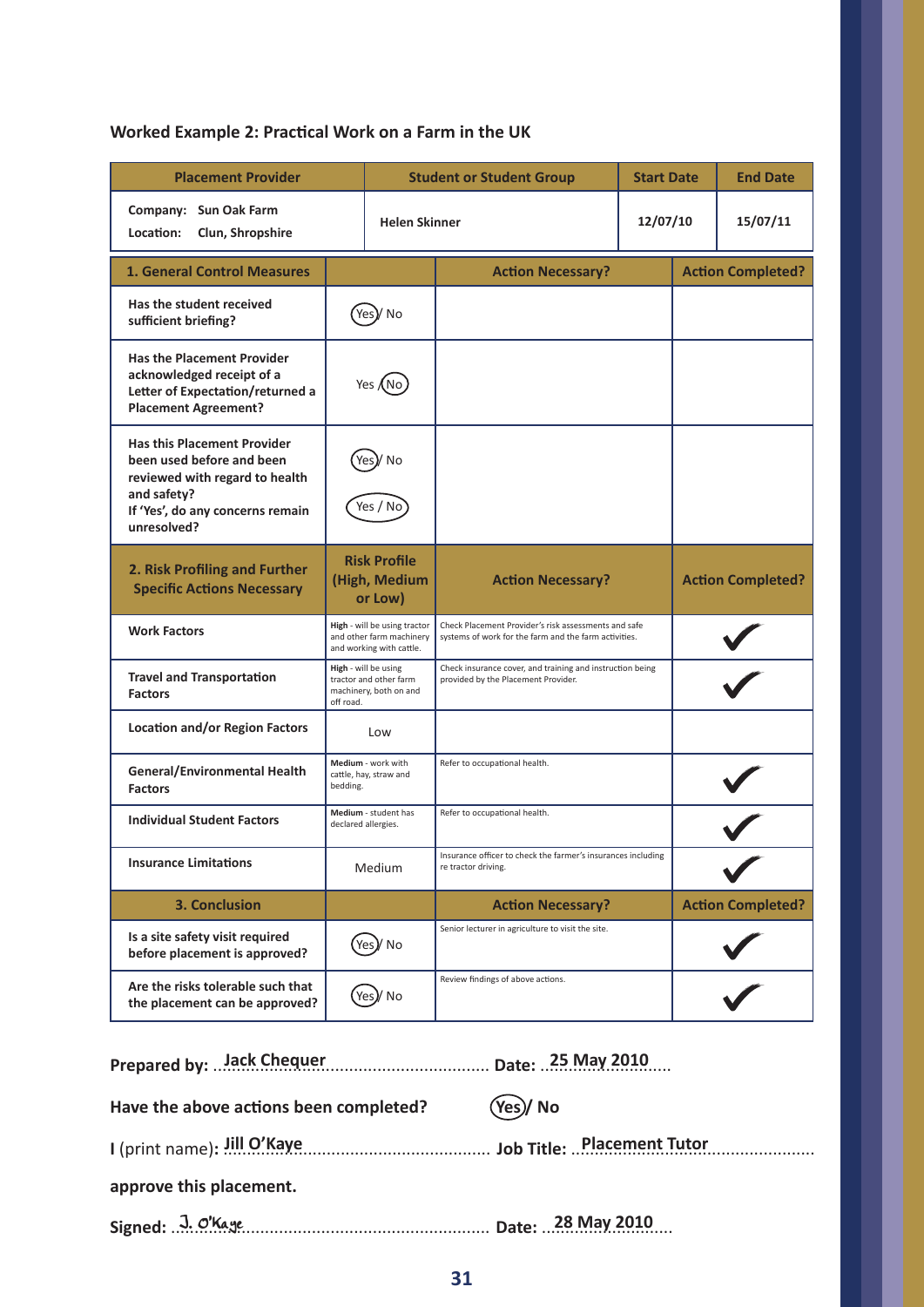## **Tool C: Content of Written Communication**

The purpose of a Letter of Expectation is to clarify the arrangements and responsibilities with regard to health and safety related issues for the student, the Placement Provider and the HEI. A Placement Agreement should contain the same information, but should in addition be signed by the HEI and Placement Provider (and possibly the student as well).

## **Responsibilities of the HEI:**

- Provide information to the student on general health and safety prior to their placement.
- Provide specialist advice and guidance for students with additional support needs.
- Where appropriate appoint a Visiting Tutor(s) and establish the frequency of their visits.

## **Responsibilities of the Placement Provider:**

- Plan the work programme and associated health and safety training to be undertaken by the student.
- Provide the student with a full and clear induction to the organisation and its working practices, including health and safety arrangements, fire precautions and emergency evacuation arrangements, how to report accidents, incidents and unsafe conditions.
- Nominate a supervisor who will conduct or make arrangements for day-to-day supervision of the student including instruction regarding hazards and health and safety precautions.
- Comply with health and safety legislation.
- Define the liability and other insurance cover that will be provided for the activities of the student with regard to the student and to others who could be affected by the student's actions or inactions.
- Facilitate access to the student for visits by the Visiting Tutor (where appropriate).
- In cases of serious accidents or incidents involving the student or breaches of discipline by the student, advise and consult with the HEI.

# **Responsibilities of the Student:** *to the Placement Provider:*

- Abide by all rules regarding health and safety requirements, and other practices and procedures of the placement organisation.
- Carry out the work programme specified by the placement organisation under the supervision of the specified supervisor(s).
- Inform the Placement Provider of any access or support needs that may require adjustments.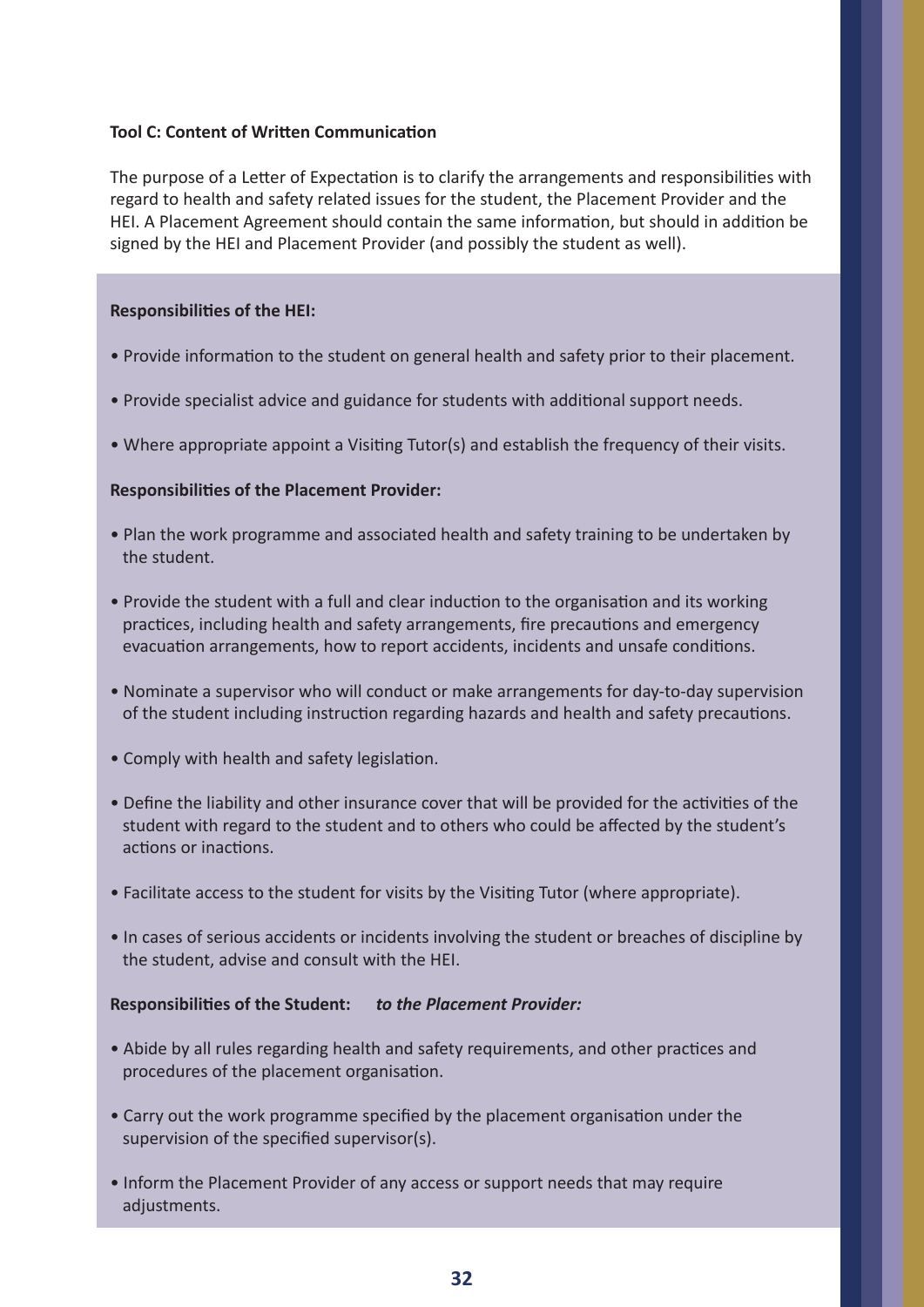• Report any concerns about health and safety at their placement to their Placement Provider.

## **Responsibilities of the Student:** *to the HEI:*

- Attend briefing sessions and access all provided information.
- Inform the HEI of any personal factors (e.g. health, disability, linguistic or cultural) that may affect the level of risk or may require adjustments.
- Complete all reports and records for the HEI as specified in the programme regulations.
- Consult with the HEI prior to seeking any changes in the terms and duration of the placement.
- Provide access to all records maintained during the placement to the Visiting Tutor and the placement supervisor except, in the case of the Visiting Tutor, where there is an issue of commercial secrecy or national security.
- Report any incidents in which they are involved and any health and safety concerns that are not addressed by their Placement Provider to their HEI.

## **Additional Questions/Requests:**

- Please provide the name and details of your nominated health and safety contact.
- Do you hold Employers' Liability Insurance or equivalent?

## **For Placement Agreements Only:**

• Do you accept the arrangements and responsibilities as set out above?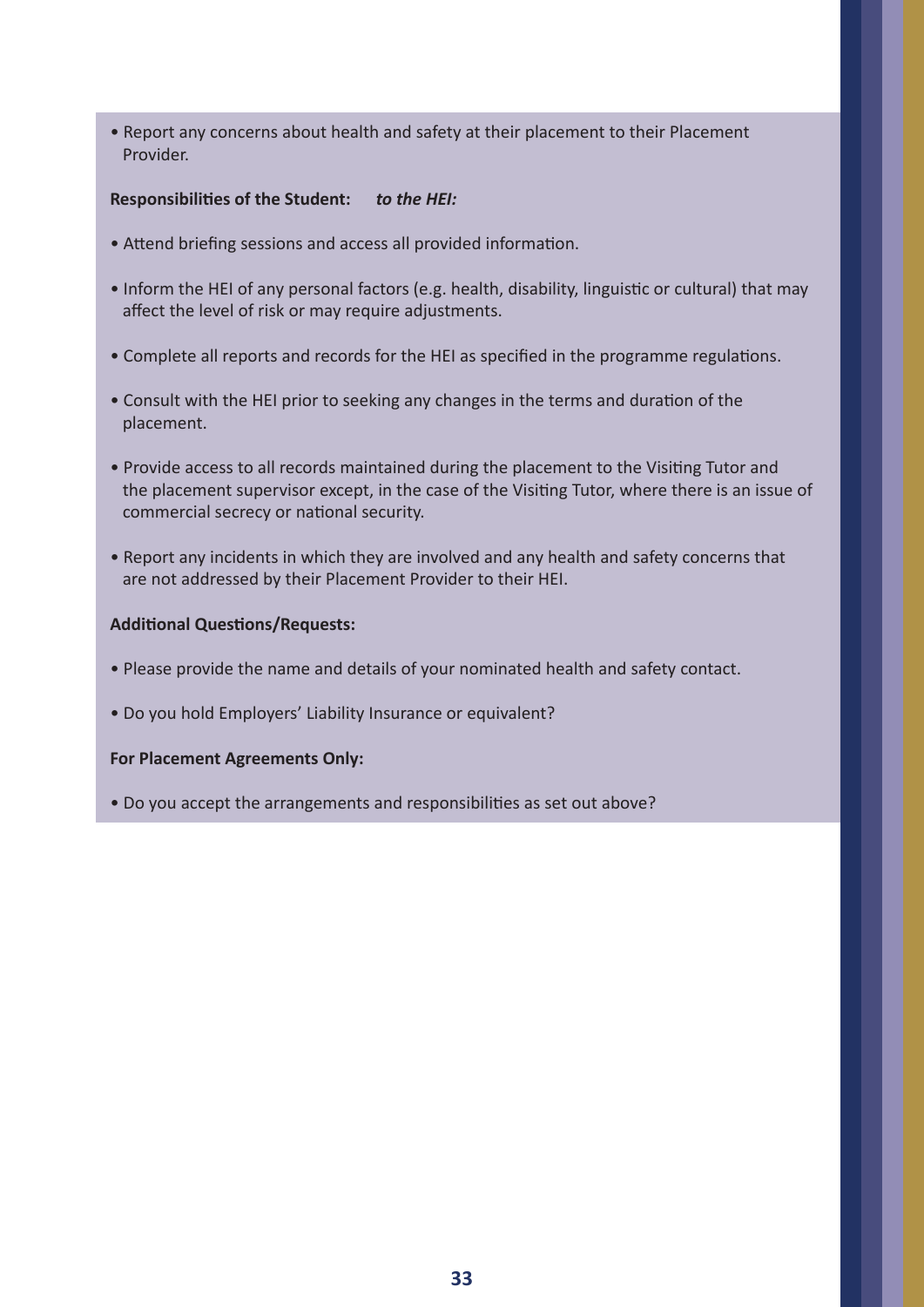ARMED, 2005, *Active Risk Management in Education, 4: Student Placements and Overseas Study*

ASET, 2007, *Managing Placements with IT and Online: Good Practice for Placements Guide - Volume 1*

ASET, 2009, *A Good Practice Guide for Placement and Other Work-Based Learning Opportunities in Higher Education: Good Practice for Placements Guides - Volume 2* 

British Standards Institution, 2007, *BS 8848: A Specification for Adventurous Activities, Expeditions, Visits and Fieldwork outside the UK*

CVCP, 1997, *Health and Safety Guidance for the Placement of HE Students (Reprinted: UCEA, 1999)*

de Silva, C, 2007, *Health and Safety Notes for Placement Managers, in ASET Annual Conference 2006: Proceedings of the 2006 Placement and Employability Professionals' Conference*

DfES, 2002, *Providing Work Placements for Disabled Students: A Good Practice Guide for Further and Higher Education Institutions*

Eversheds LLP, 2006, *Health and Safety Question and Answer Session, in ASET Annual Conference 2005: Proceedings of the 2005 ASET Annual Conference*

Eversheds LLP, 2006, *Work Placements in the Education Sector - Legal Duties and Real Risks, in ASET Annual Conference 2005: Proceedings of the 2005 ASET Annual Conference*

Eversheds LLP, 2007, *Crisis Management and Placements - Are you Prepared for the Worst?, in ASET Annual Conference 2006: Proceedings of the 2006 Placement and Employability Professionals' Conference*

Eversheds LLP, 2007, *Health and Safety Question and Answer Session, in ASET Annual Conference 2006: Proceedings of the 2006 Placement and Employability Professionals' Conference*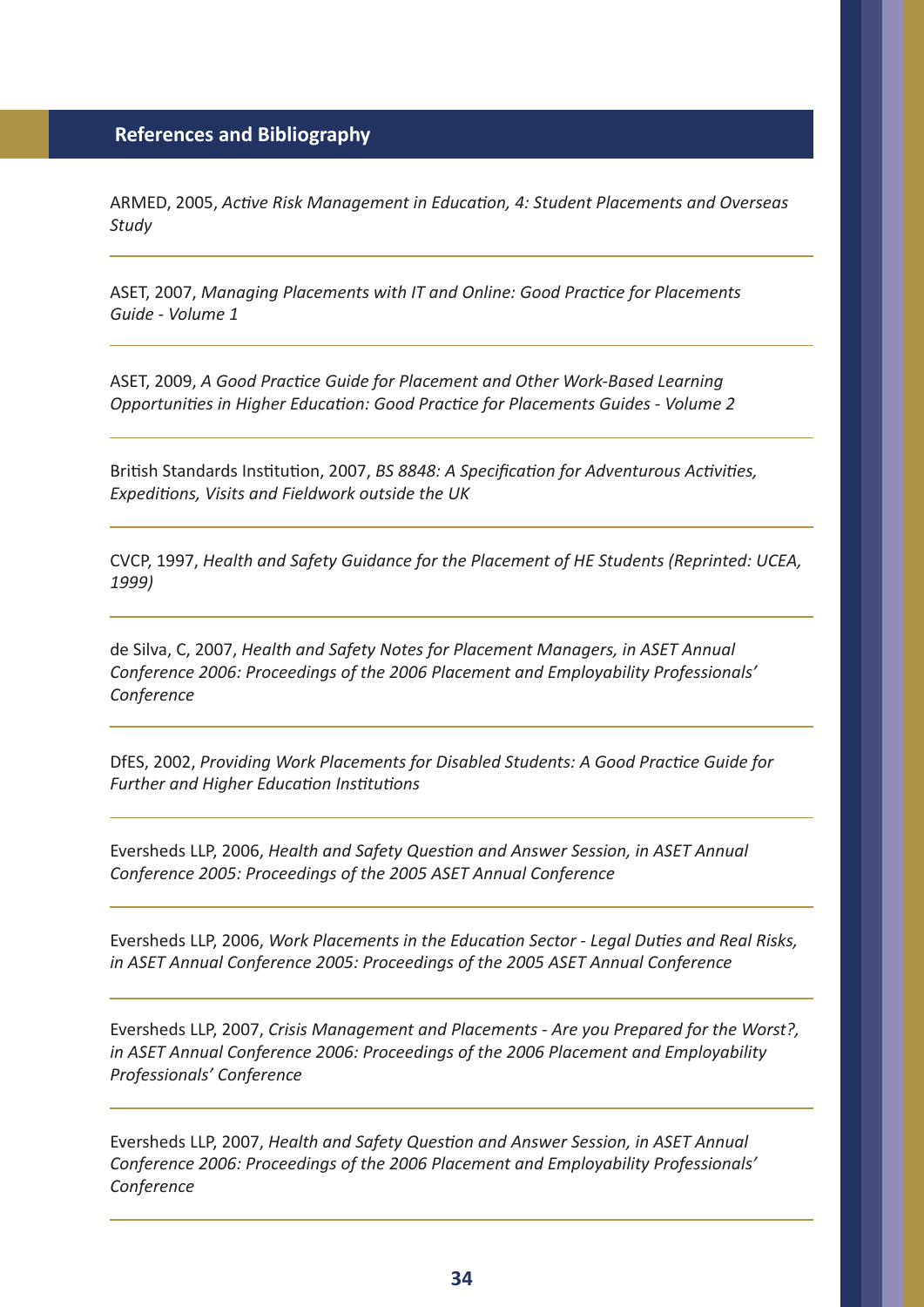QAA, 2007, *Code of Practice for the Assurance of Academic Quality and Standards in Higher Education, Section 9: Work-Based and Placement Learning* 

UCEA, 2005, *Guidance on Safety in Fieldwork* 

UCEA, 2009, *Health and Safety Guidance for the Placement of Higher Education Students*

UKCISA, 2004, *Student Activity Abroad: Risk Assessment*

## **Unpublished**

Hope, G, *Insurance for Student Placements (University of Bristol, 2008)*

USHA Yorkshire Regional Group, *Health and Safety Guidance for the Placement of HE Students (2007)*

Wright, L, *Health and Safety of Placement Students (Sheffield Hallam University, 2008)*

## **Training**

ASET runs regular staff development training courses on health and safety for placements. These sessions are suitable for both placement practitioners and health and safety managers and are held at least once a year, and more subject to demand. Details of ASET training can be found at **www.asetonline.org/events**